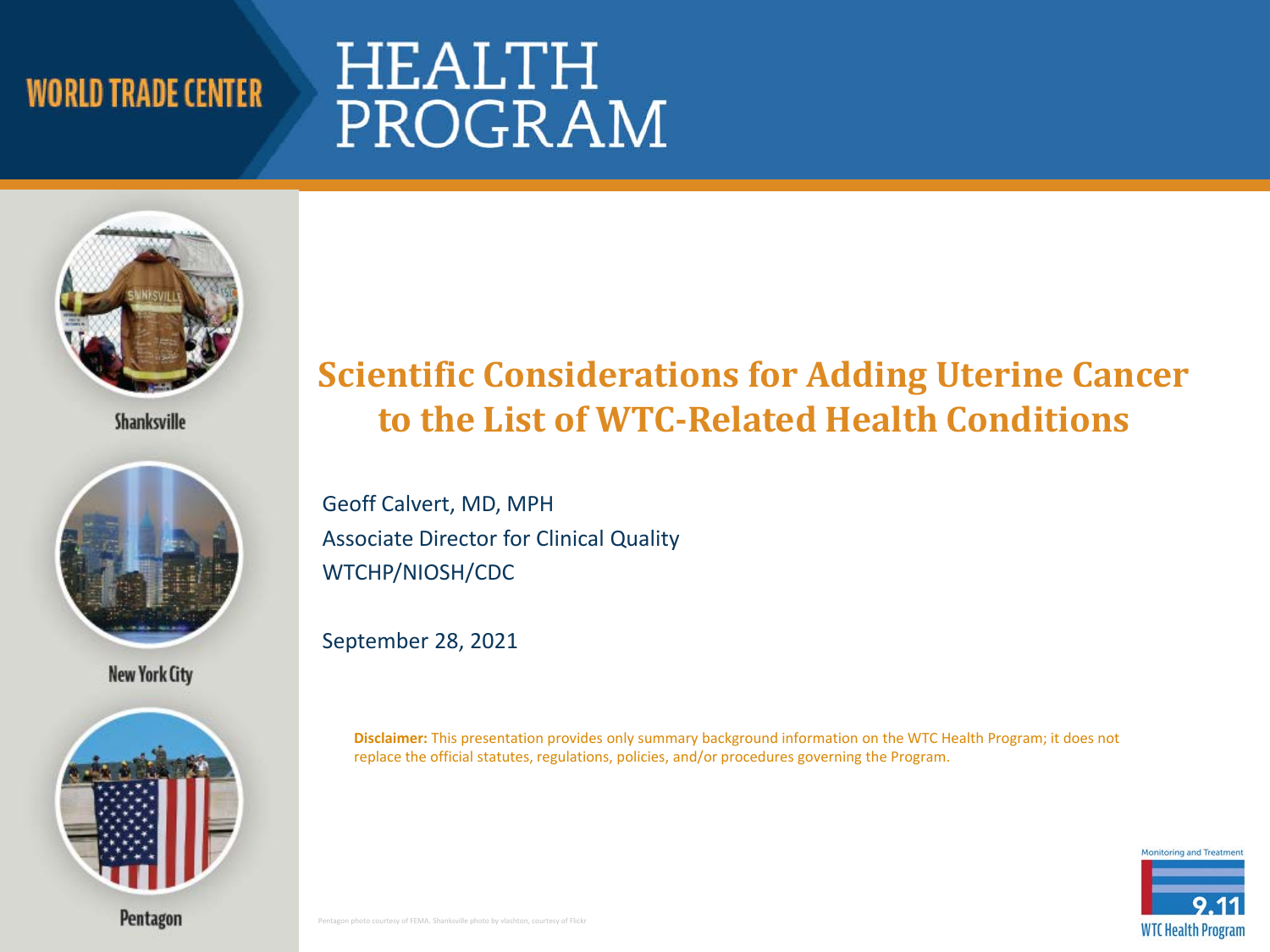# HEALTH PROGRAM

 This presentation is a summary of the White Paper, "Scientific Considerations for Potential Addition of Uterine Cancer to the List of Covered Conditions by the World Trade Center Health Program," [updated] that was distributed to STAC members and the public before this meeting.

### **Outline**

- 1. Background
- 2. Procedures for Adding Cancers to the List of WTC-Related Health Conditions
	- Four methods to assess available evidence
- 3. Uterine Cancer: Definition, Types, and Risk Factors
- 4. Previous consideration of uterine cancer by the WTC Health Program
- 5. WTC Health Program Evaluation of Available Evidence Regarding Uterine Cancer Among 9/11 Exposed Populations
	- Evidence for Method 1
	- Evidence for Method 2
	- Evidence for Method 3
- 6. Additional considerations
	- a) Mechanisms of endometrial cancer development
	- b) Sex disparities in occupational cohort studies
	- c) Observed associations between 9/11 agents and increased uterine cancer risk
	- d) Other cancers causally associated with endocrine disrupting chemicals (EDCs) that are 9/11 agents



**Monitoring and Treatme**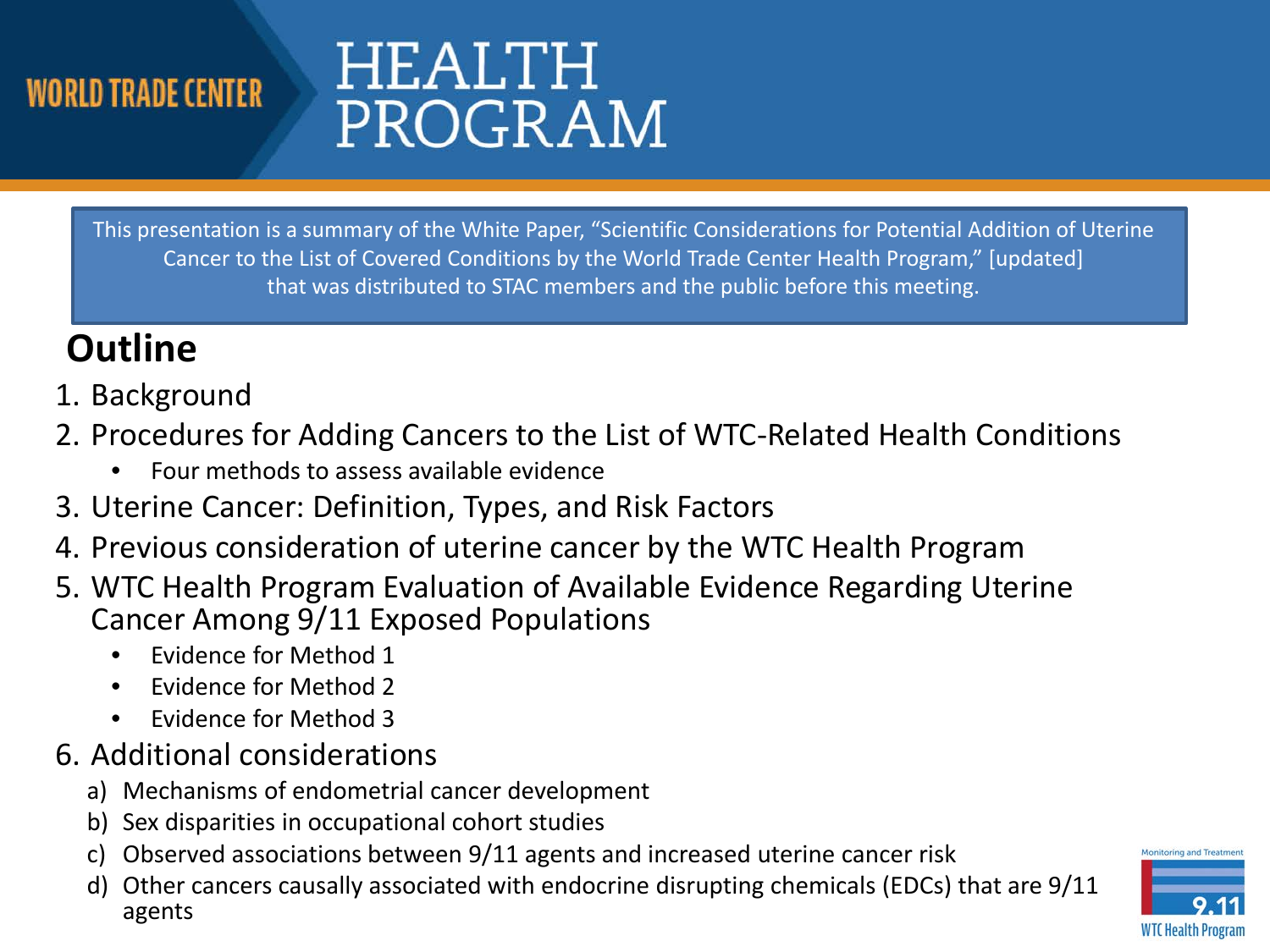# **HEALTH** PROGRAM

### **Background: Uterine Cancer**

- • Uterine cancer is the *only* cancer type not included in the World Trade Center (WTC) Health Program's List of WTC-Related Conditions
	- Uterine sarcoma, a rare subtype of uterine cancer, is covered as a rare cancer (rare cancers are those with a US incidence rate <15 cases/100K/yr)
	- Uterine cancers that arise from the use of tamoxifen to treat a WTC- certified cancer may be covered as a medically associated condition (MAC)
	- **Uterine cancers that arise from estrogen-secreting tumors, which are** rare cancers, may also be covered as a MAC

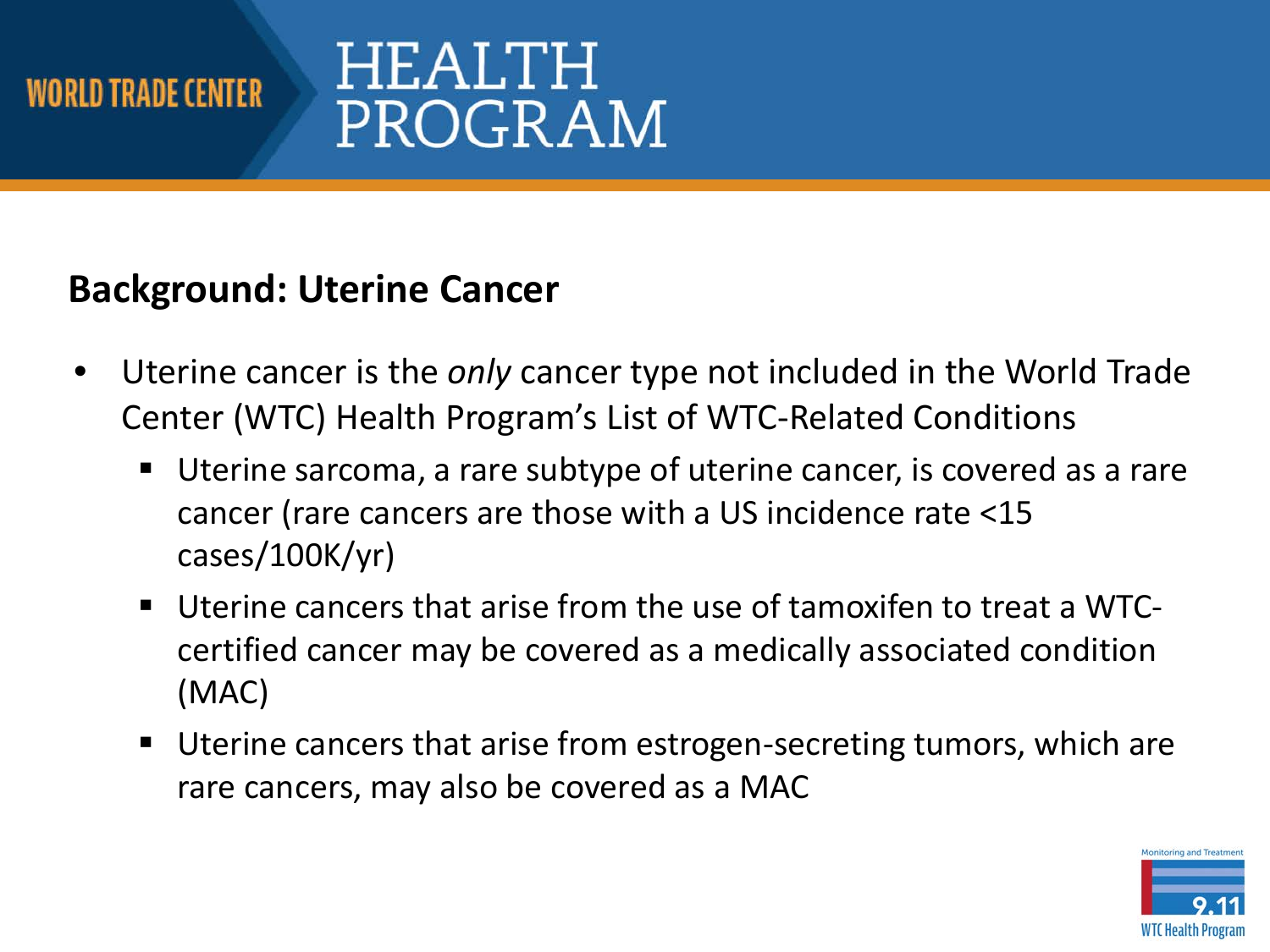# HEALTH PROGRAM

#### **Background: Uterine Cancer**

- • Often referred to as endometrial cancer
	- Since >90% of cases occur in the endometrium
- Endometrial cancer is the fourth most common cancer in U.S. women
	- After cancers of the breast, lung/bronchus, and colon/rectum
- In 2021, ~66,570 cases of uterine cancer will be diagnosed in the US (ACS, 2021)
	- 12,940 women are expected to die from this disease
- • Incidence peaks between ages 60 and 70 years, but 2%-5% of cases occur before age 40 years

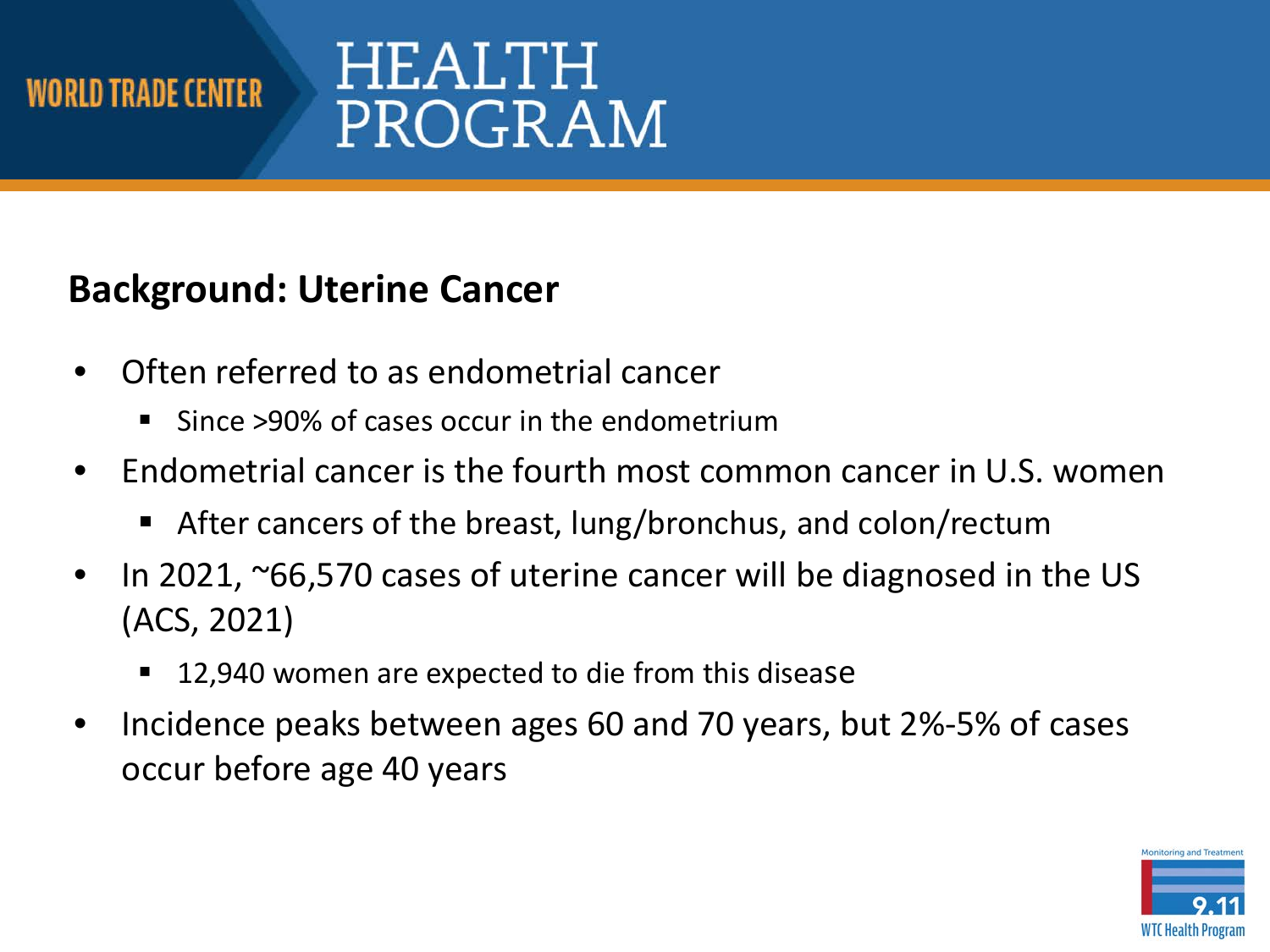# HEALTH PROGRAM

#### **Background: Uterine Cancer**

- Known risk factors
	- **Endometrial hyperplasia**
	- **Example 1** Estrogen hormone therapy with estrogen (unopposed estrogen)
	- **Selective estrogen receptor modulators (e.g., tamoxifen)**
	- Obesity
	- **Protective factors include increasing parity (number of pregnancies)** and lactation, hormonal contraceptives, physical activity, and smoking

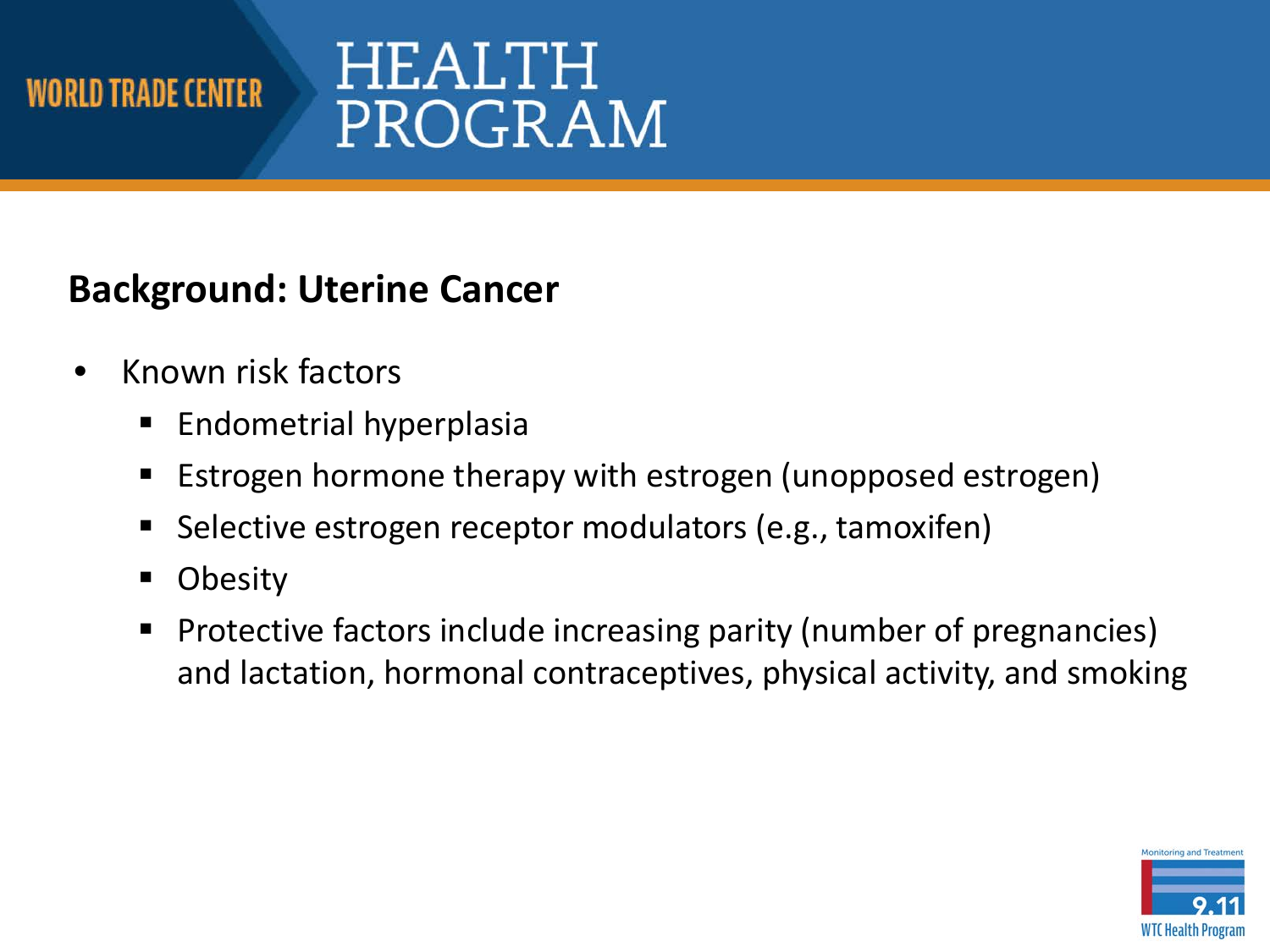# HEALTH PROGRAM

### **Previous Consideration of Uterine Cancer by the WTC Health Program**

- • WTC Health Program has received eight submissions to add uterine cancer or uterine cancer subtypes to the List
	- **Seven of these did not meet the requirements to qualify as petitions**
	- One submission qualified as a petition
		- Received in 2019
		- **Program reviewed the available evidence and determined it was insufficient to add** uterine cancer to the List
- Most recent submission was received in 2020
	- **Submitted by several Clinical Centers of Excellence (CCEs)**
	- Requested that the WTC Health Program consider the contributing role of endocrine disrupting chemicals (EDCs)
	- Submission did not meet the requirements to qualify as a valid petition because no new medical basis was provided

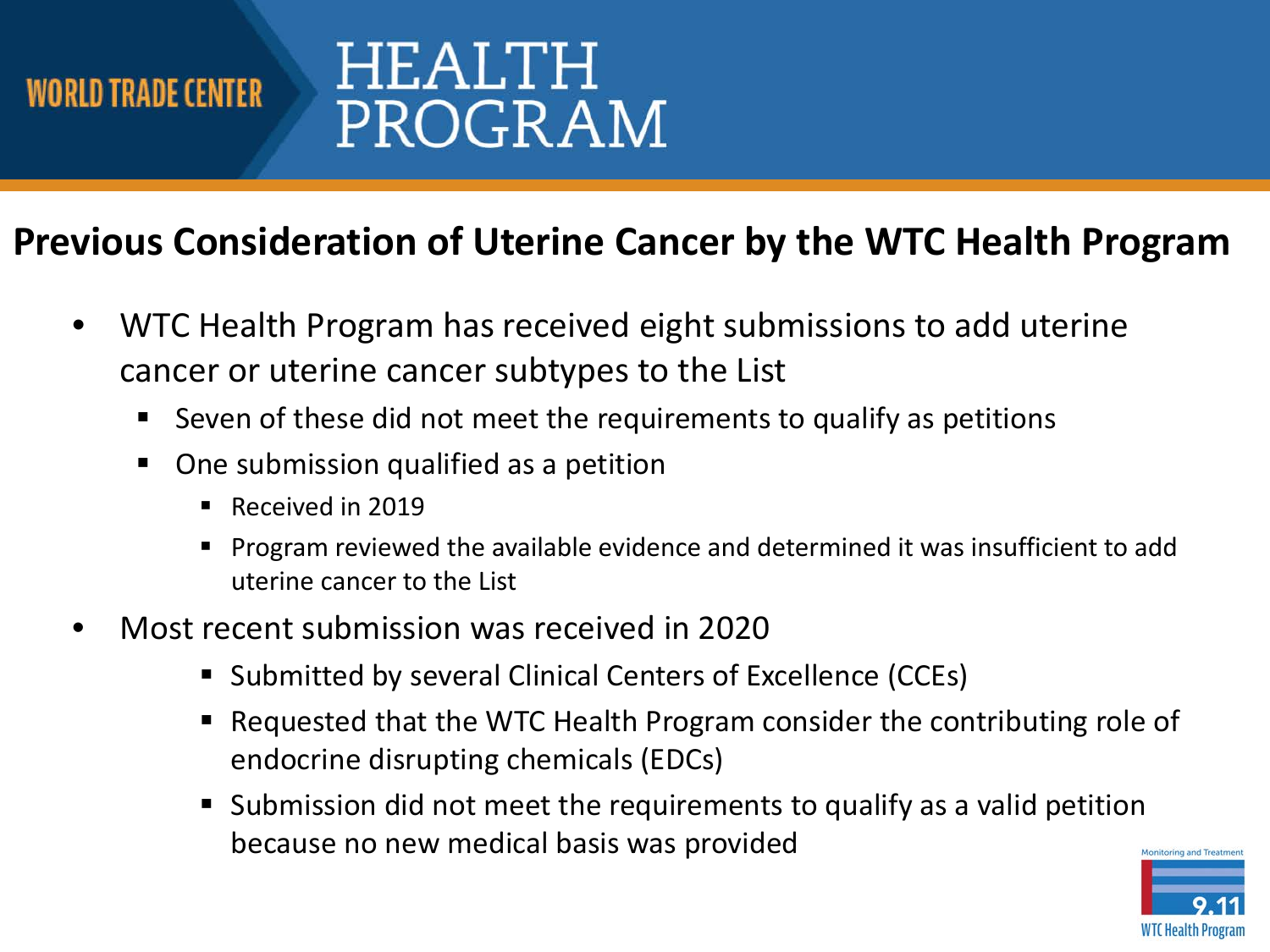

#### **Current Consideration of Uterine Cancer by the WTC Health Program**

- • The Administrator determined that the issues raised in the 2020 submission merited further consideration
	- The contributing role of EDCs
	- The low number of women included in study populations with exposures to 9/11 agents
- • The Administrator directed the WTC Health Program's Science Team to:
	- Review the available scientific evidence for EDCs causing uterine cancer
	- **Determine if that scientific evidence has the potential to provide a basis** for adding uterine cancer to the List

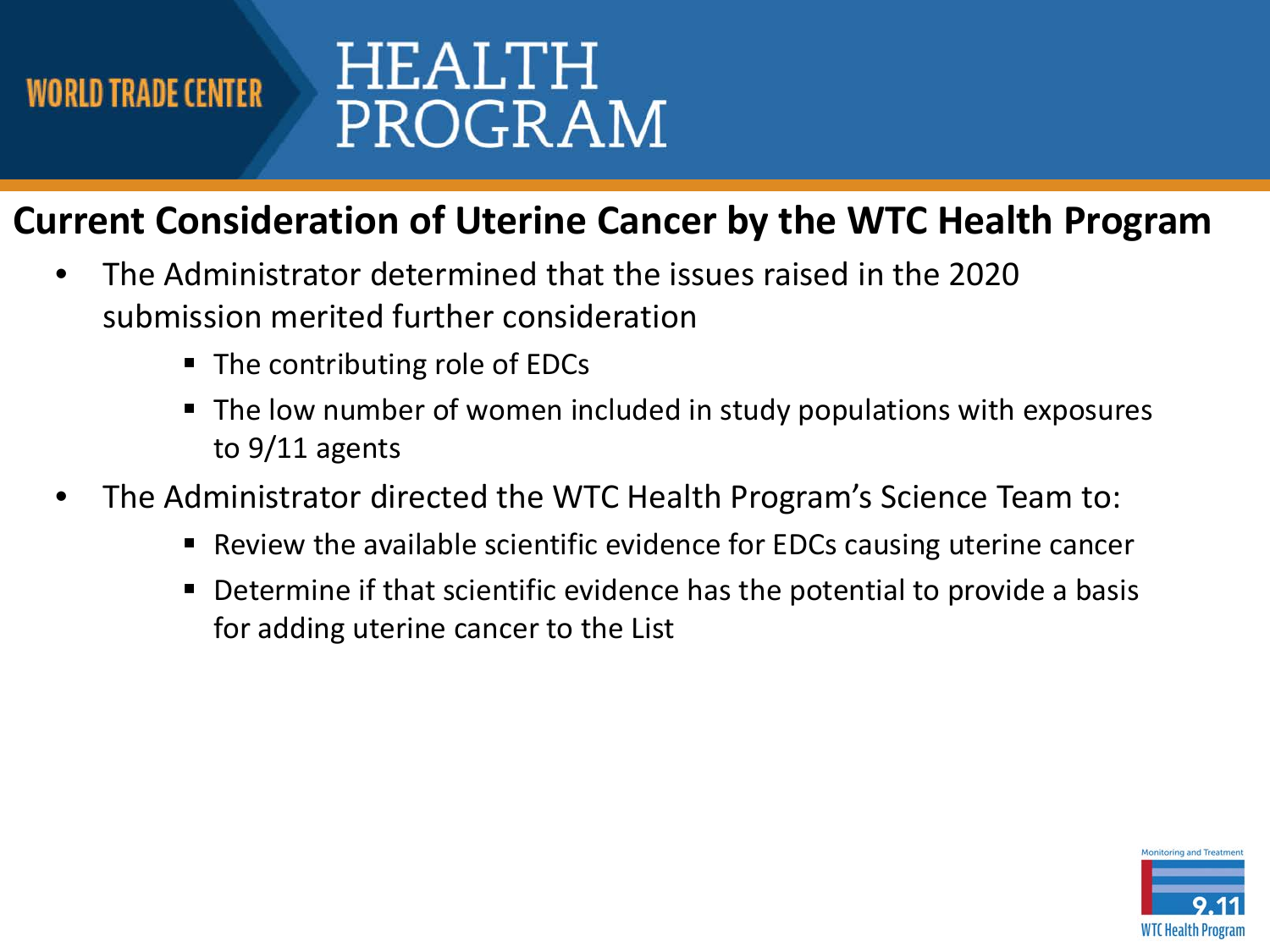

## HEALTH PROGRAM

#### **Four methods to assess available evidence for adding a cancer to the List**\*

- At least one of these four methods must be fulfilled to add a cancer
	- Method 1: Assessment of peer-reviewed, published, epidemiologic studies of 9/11-exposed populations satisfies the causal criteria adapted from Bradford Hill
	- Method 2: An established causal association exists between the cancer and a condition already on the List
	- Method 3: Review of Evaluations of Carcinogenicity in Humans
		- Must meet both of the following criteria
			- A chemical, physical, biological, or other hazard must be included in the Inventory of 9/11 Agents, AND
			- NTP determined that the 9/11 agent is known to be a *human carcinogen*, AND IARC has determined there is sufficient or *carcinogen* or is *reasonably anticipated to be a human*  limited evidence that the 9/11 agent causes the cancer type of interest
	- Method 4: STAC provides a reasonable basis for adding the cancer type

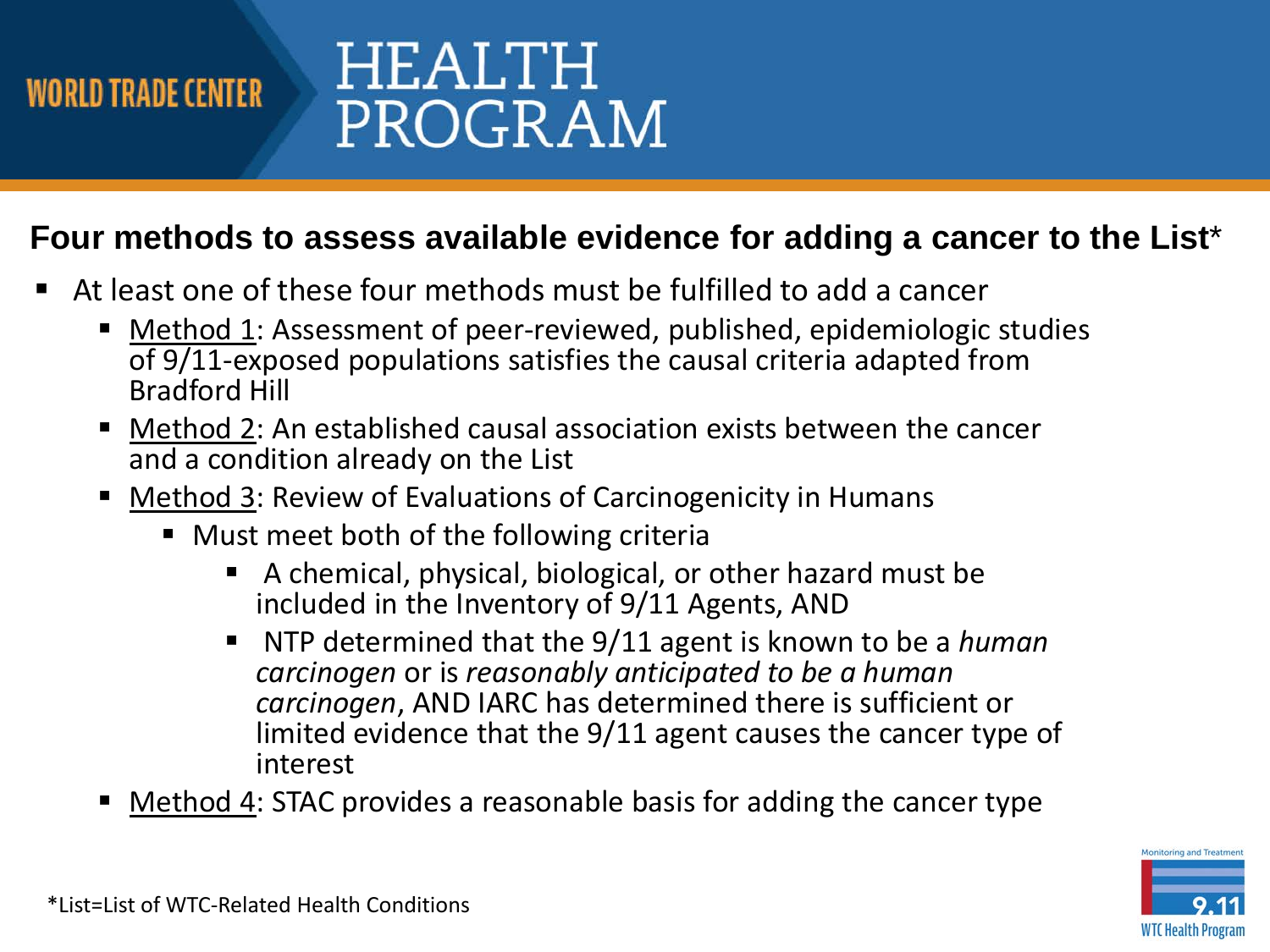# HEALTH PROGRAM

#### **Methodology**

- • WTC Health Program's Science Team conducted a literature review and assessed the available evidence using Methods 1, 2, and 3
- • Databases searched included: CINAHL, Embase, NIOSHTIC-2, ProQuest Health & Safety, PsycINFO, Ovid MEDLINE (PubMed), Scopus, Toxicology Abstracts/TOXLINE, and WTC Health Program Bibliographic Database
- The results of that assessment are summarized in the following slides

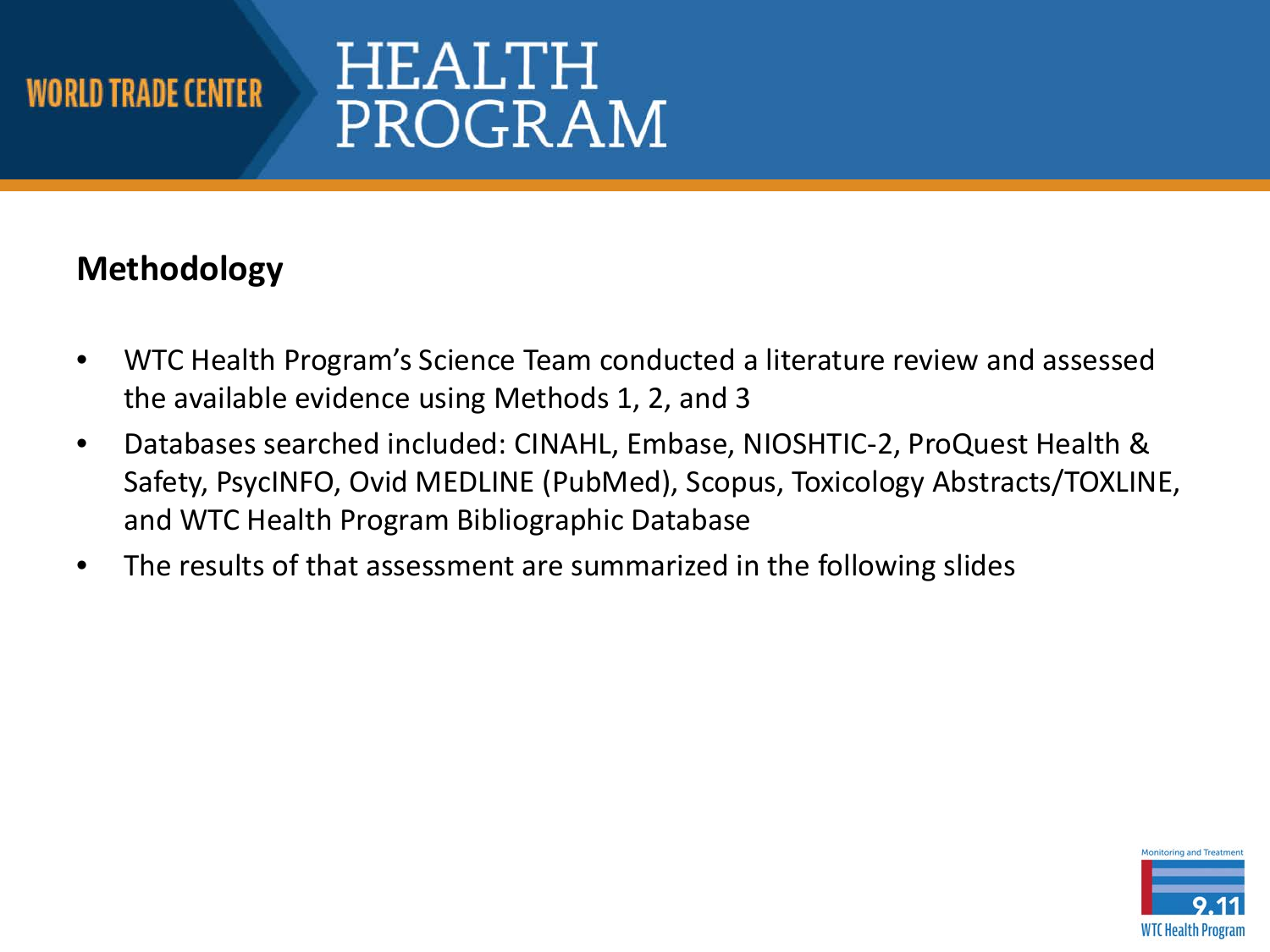**Method 1: Assessment of peer-reviewed, published, epidemiologic studies of 9/11 exposed populations satisfies the causal criteria adapted from Bradford Hill** 

- Nine relevant peer-reviewed, published, epidemiologic studies were identified and reviewed
	- **Three other studies excluded** 
		- **Two included only men (Moir et al 2016; Zeig-Owens et al 2011)**
		- **One didn't provide a comparison population or background rates (Klineman et al 2015)**
- • The Program concluded that these studies do not provide a sufficient basis to add uterine cancer to the List
	- No consistent evidence of elevated uterine cancer incidence or mortality among WTC responders and survivors
	- A dose-response relationship between 9/11 exposures and uterine cancer not provided
	- Study designs may be susceptible to selection bias
	- **Dialuma 1** Only external comparisons were made. 9/11 population is considered healthier than external comparison groups. Differences between the 9/11 population and these comparison groups may have under-estimated risk estimates

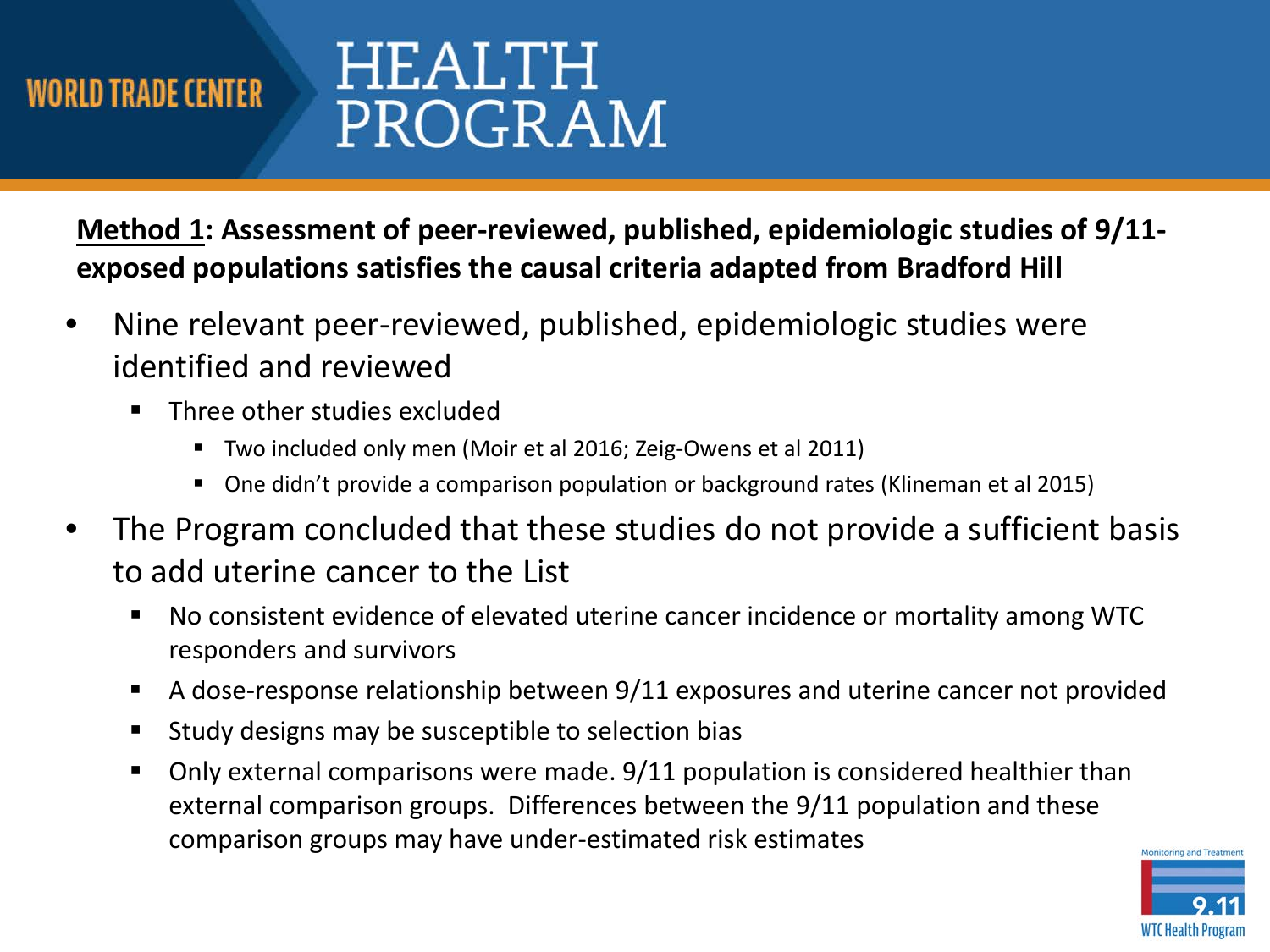**Method 1: Assessment of peer-reviewed, published, epidemiologic studies of 9/11 exposed populations satisfies the causal criteria adapted from Bradford Hill** 

#### *Li et al 2021, Cancer Incidence in World Trade Center Rescue and Recovery Workers: 14 Years of Follow-Up. J Natl Cancer Inst. 2021 Sep 9:djab165. Epub ahead of print. PMID: 34498043*

- Prospective cohort cancer incidence study (linkages with 13 statewide cancer registries)
- • Study of three responder cohorts: General Responder Cohort; FDNY; and WTC Registry
- • Included 9,151 women (among 57,402 total participants). All were involved in rescue, recovery, and cleanup efforts at Ground Zero after the 9/11 attack
- Expected cancer rates based on New York State data
- Findings for Uterine CA , 2002-2015 : SIR=0.66, 95%CI=0.45-0.94, based on 31 cases
- No dose-response analyses reported for uterine cancer

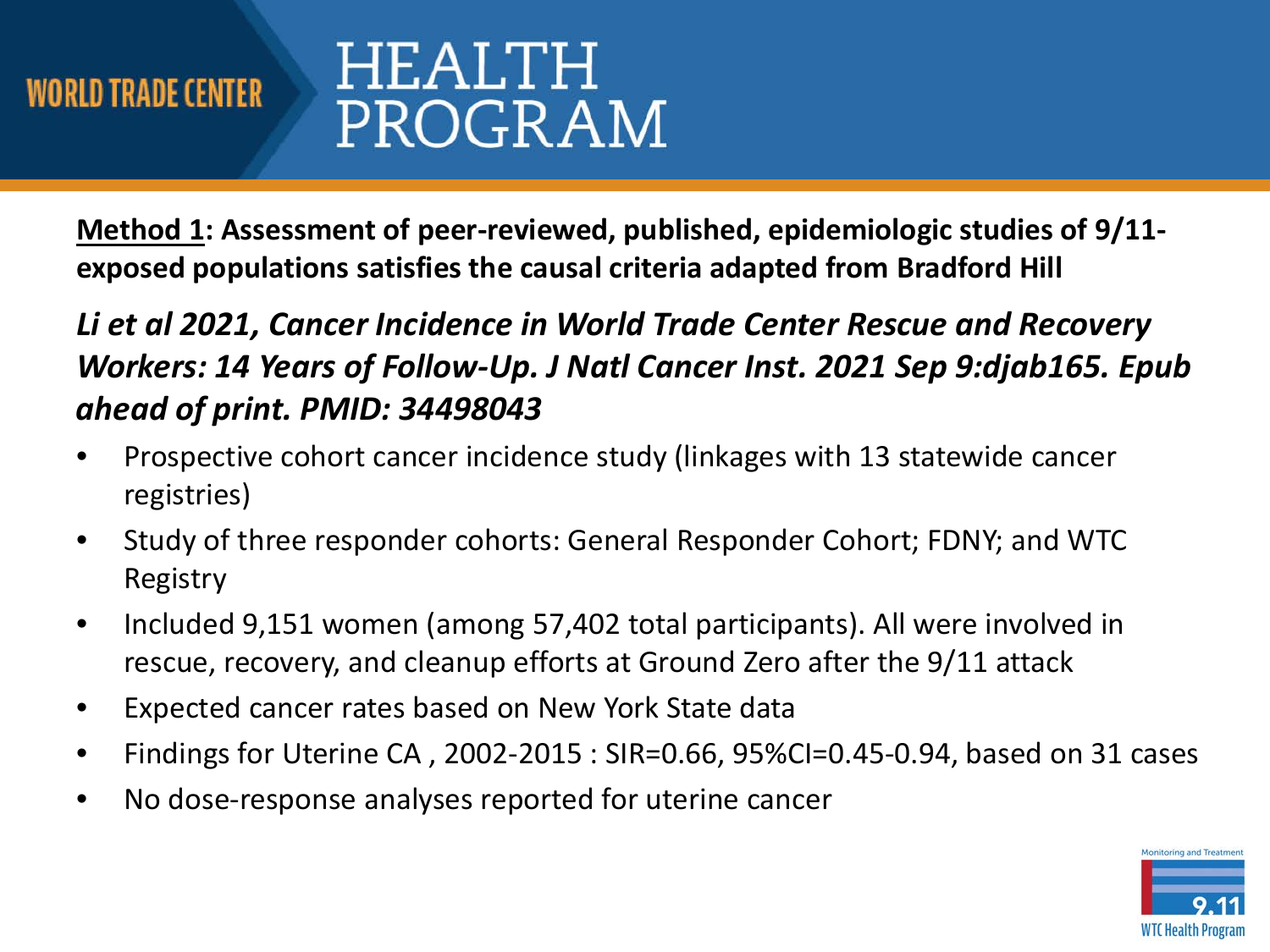**Method 1: Assessment of peer-reviewed, published, epidemiologic studies of 9/11 exposed populations satisfies the causal criteria adapted from Bradford Hill** 

 *Shapiro et al 2019, Cancer in General Responders Participating in World Trade Center Health Programs, 2003-2013. JNCI Cancer Spectr. Nov 6;4(1)* 

- • Prospective cohort cancer incidence study (linkages with six statewide cancer registries)
- • Study of the General Responder Cohort (update of Solon et al., Environ Health Perspect 2013;121:699-704)
- • Included 4,161 women (among 28,729 total participants). All were involved in rescue, recovery, and cleanup efforts at Ground Zero after 9/11 (but were not part of FDNY)
- Expected cancer rates based on state level cancer incidence data
- Findings for Uterine CA, 2003-2013: SIR=0.82, 95%CI=0.35-1.91, based on 8 cases
- No dose-response analyses reported for uterine cancer

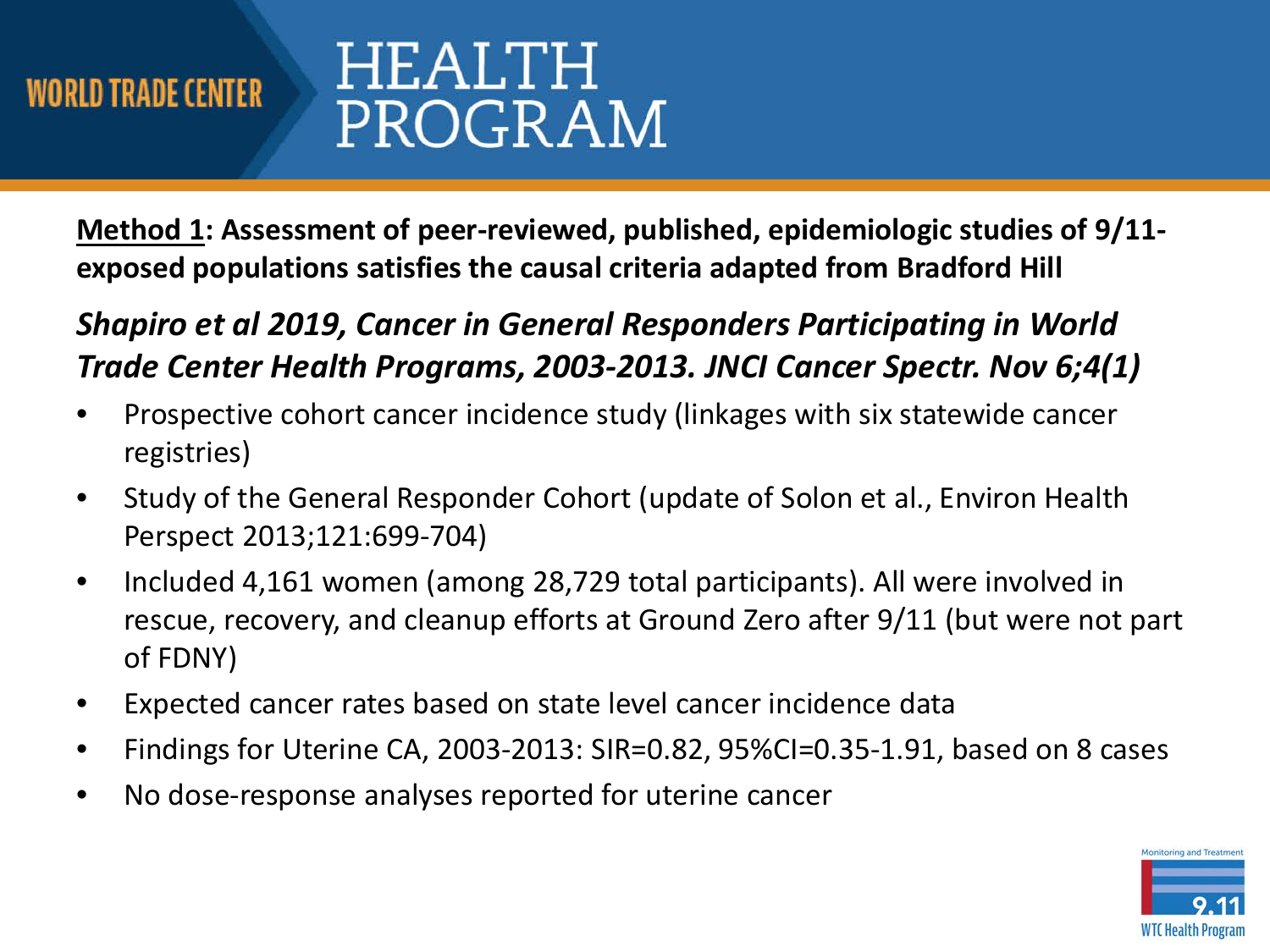**Method 1: Assessment of peer-reviewed, published, epidemiologic studies of 9/11 exposed populations satisfies the causal criteria adapted from Bradford Hill** 

#### *Li et al 2016, Ten-year cancer incidence in rescue/recovery workers and civilians exposed to the September 11, 2001 terrorist attacks on the World Trade Center. Am J Ind Med. 2016;59(9):709-21*

- • Prospective cohort cancer incidence study (linkages with 11 state cancer registries, based on the state of residence of the cohort member)
	- Update of an earlier study (Li et al 2012, JAMA. 2012;308(23):2479-88)
	- **Expected cancer rates based on New York State data**
- Study Population: Enrollees in the WTC Health Registry (did not need to reside in New York State on 9/11)
- • A total of 60,339 individuals eligible for the study, including 24,863 (5,015 women) involved in rescue/recovery and 35,476 (18,845 women) survivors not involved in rescue/recovery
- Findings provided only for uterine cancers that occurred between 2007 and 2011 (Li et al 2012 reported similar findings for 2003-2007)
- Rescue/Recovery workers
	- 2007-2011:8 cases, SIR=0.82, 95% CI 0.35-1.62
- **Survivors** 
	- 2007-2011: 37 cases, SIR=1.03, 95% CI 0.72-1.41
- No dose-response analyses reported for uterine cancer

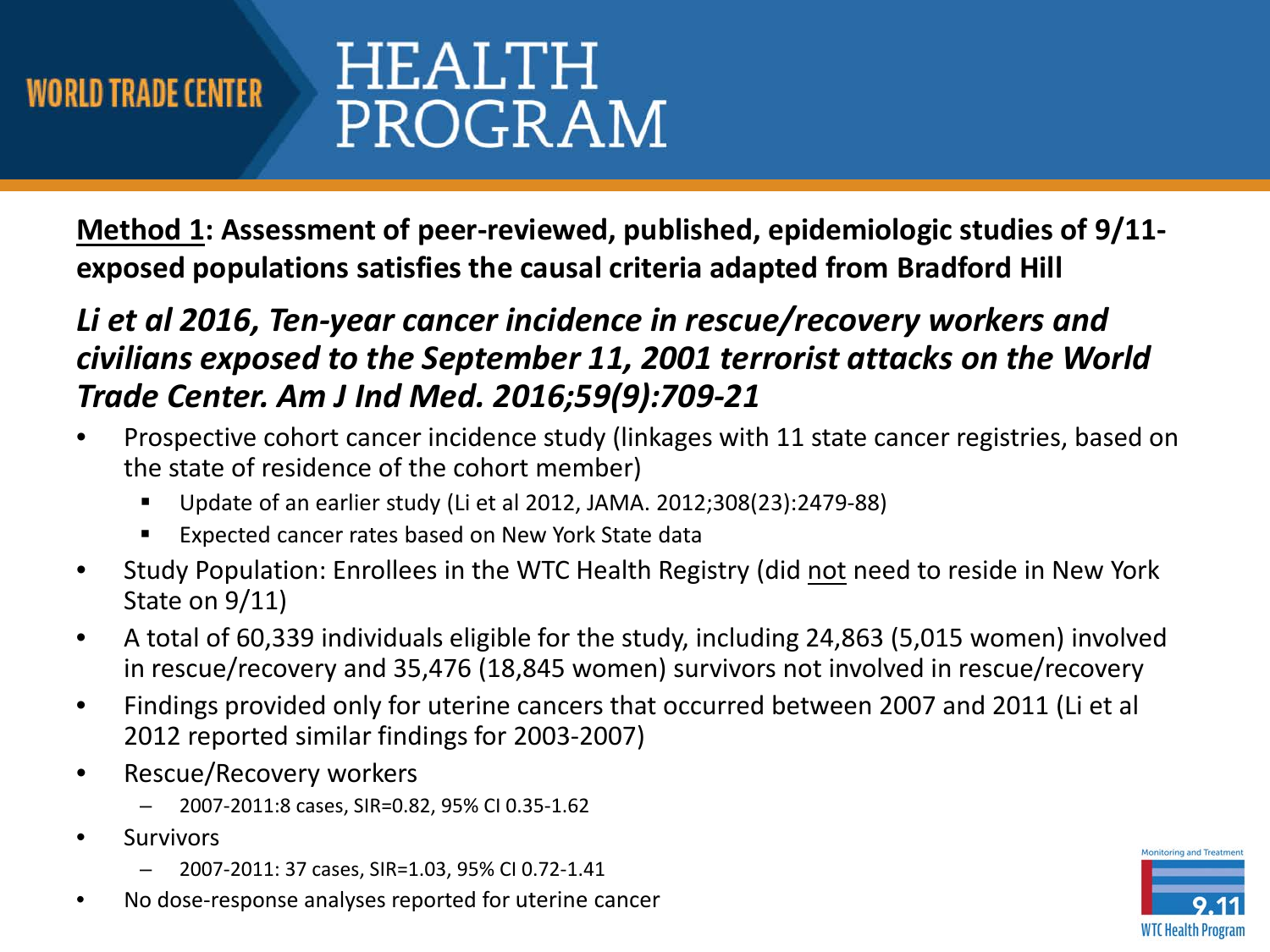**Method 1: Assessment of peer-reviewed, published, epidemiologic studies of 9/11 exposed populations satisfies the causal criteria adapted from Bradford Hill** 

 *Stein et al 2016, Mortality among World Trade Center Rescue and Recovery Workers, 2002 – 2011. Am J Ind Med. 2016;59(2):87-95* 

- Prospective cohort mortality study,
- Study of the General Responder Cohort
- • A total of 28,918 (4,286 women) involved in rescue/recovery/demolition/debris clean-up
- Deaths ascertained through linkage with the National Death Index (NDI) through 12/31/2011
- Findings for all female genital cancers combined were reported
	- 2 cases, SMR= 0.65, 95% CI 0.08-2.37
- Findings for uterine cancer not reported

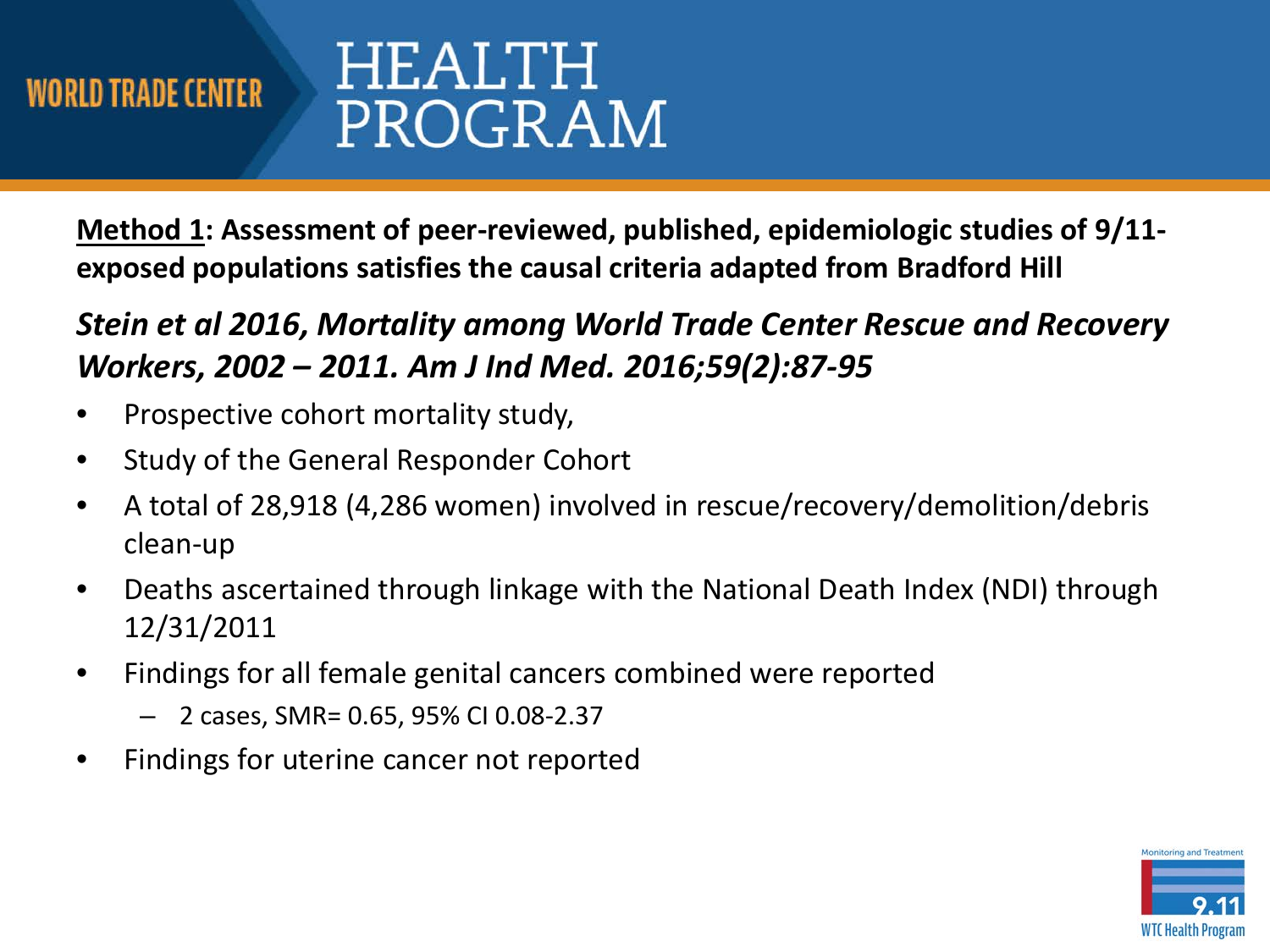**Method 1: Assessment of peer-reviewed, published, epidemiologic studies of 9/11 exposed populations satisfies the causal criteria adapted from Bradford Hill** 

#### **J***ordan et al 2018, Mortality among rescue and recovery workers and community members exposed to the September 11, 2001 World Trade Center terrorist attacks, 2003–2014. Environ Res. 2018;163:270-279*

- Prospective cohort mortality study, update of Jordan et al 2011 (Lancet. 2011;378[9794]:879-87)
- Study Population: Enrollees in the WTC Health Registry (enrolled in 2003/2004)
- • A total of 68,923 individuals were eligible for the study, including 29,280 (6,422 women) involved in rescue/recovery and 39,643 (21,126 women) survivors not involved in rescue/recovery.
- • Deaths ascertained through linkage to death certificates in NYC vital records and the National Death Index (NDI) through 12/31/2014
- • The authors examined 119 minor categories of causes of death, one of which was for uterine cancer. But they only reported statistically significant results for the minor categories; uterine cancer was not among those with reported results, suggesting that the risk of uterine cancer was not significantly elevated.
- Findings for all female genital cancers combined were reported
	- Rescue/Recovery workers
		- 2003-2014: 7 cases, SMR= 0.67, 95% CI 0.27-1.39
	- Survivors
		- 2003-2014: 43 cases, SMR=1.17, 95% CI 0.85-1.58
	- No dose-response analyses reported for uterine cancer or female genital cancers

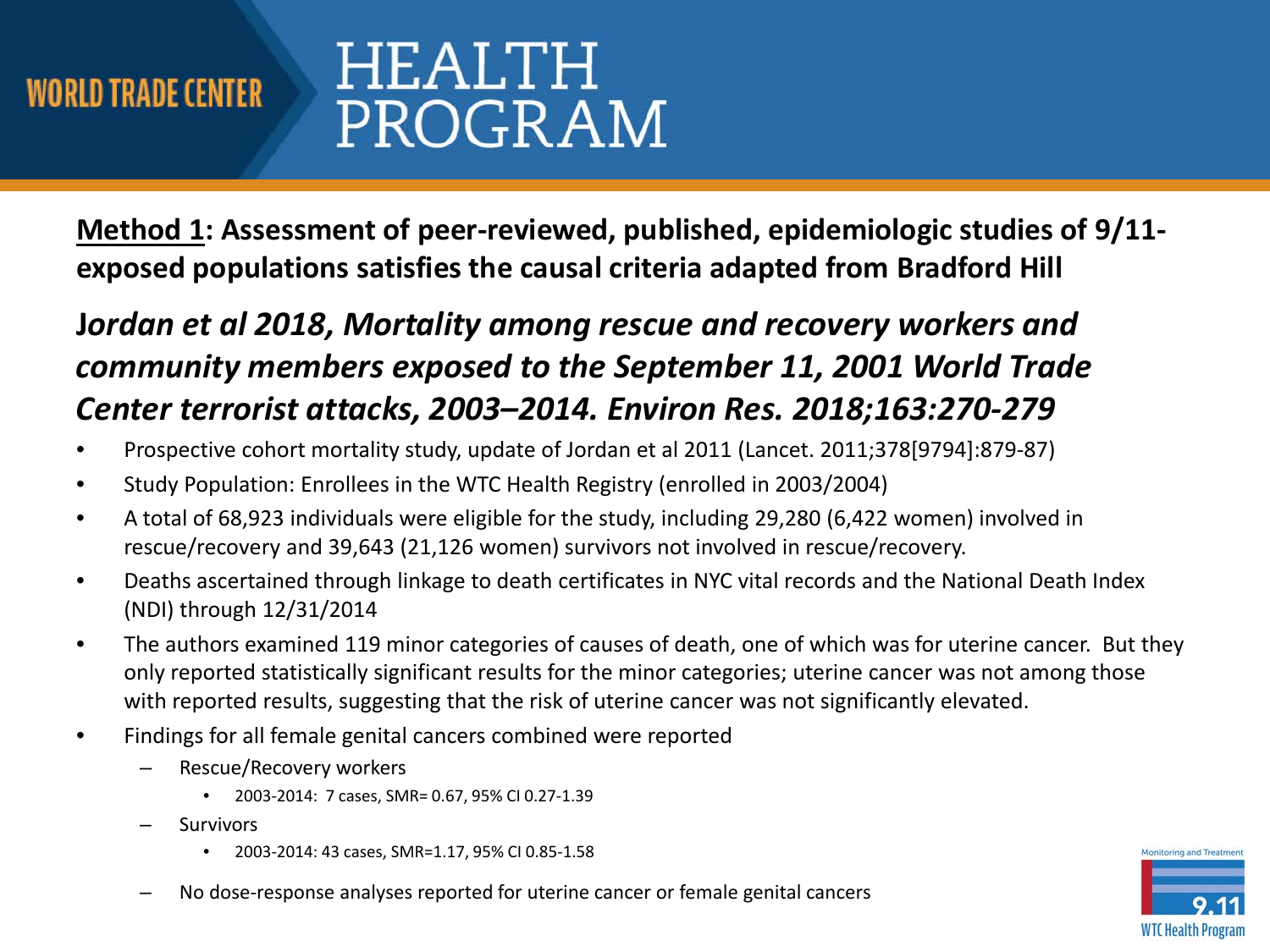# HEALTH PROGRAM

 **Method 1: Assessment of peer-reviewed, published, epidemiologic studies of 9/11 exposed populations satisfies the causal criteria adapted from Bradford Hill** 

## Conclusion

- The nine relevant studies do not provide consistent evidence that uterine cancer incidence or mortality is elevated among WTC responders and survivors.
- **The requirements of Method 1 were not met because collectively the**  studies do not demonstrate a potential to provide a basis for a decision to add uterine cancer to the List.

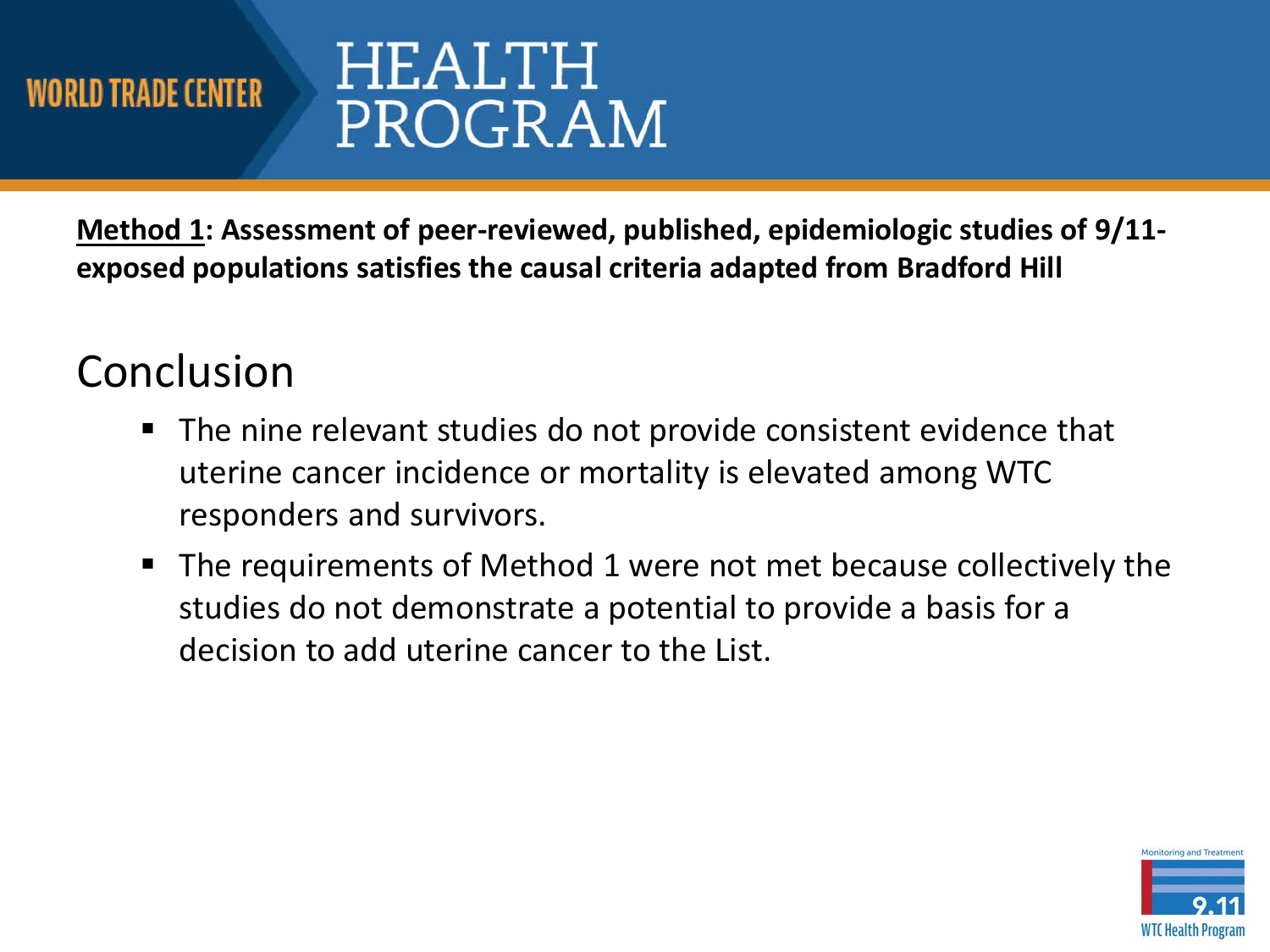## HEALTH PROGRAM

#### **Method 2: Established causal association exists between the cancer and a condition already on the List**

- • Estrogen-secreting tumors are associated with endometrial cancer
	- However, these tumors are rare
- • Granulosa cell tumors of the ovary
	- Most common type of estrogen-secreting tumor
	- Account for 4-6% of all ovarian malignancies
	- Annual Incidence =  $\approx$ 4 cases/million women
- Adrenocortical cancers
	- Annual incidence= 0.7–2.0 cases/million
	- – Estrogen-secreting variety is a rare subset of all adrenocortical cancers
		- Generally produce breast tenderness and dysfunctional uterine bleeding
		- • Other than a single case report, no scientific evidence was found linking estrogensecreting adrenocortical cancer with uterine cancer
- • **Conclusion**: Estrogen-secreting tumors are considered "rare cancers". Uterine cancer can be covered only for members who have a certified estrogen-secreting tumor

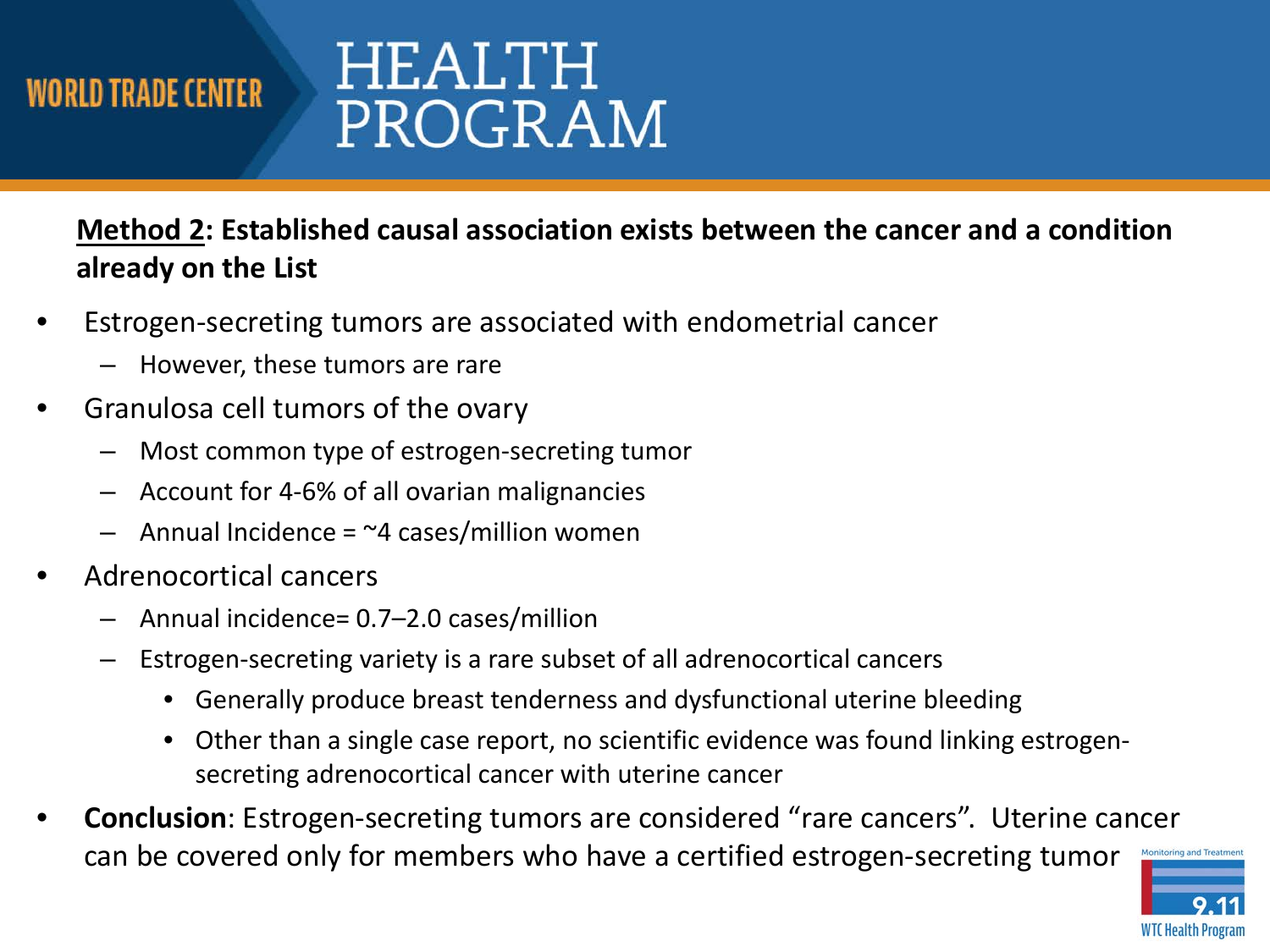## HEALTH PROGRAM

**Method 3: Review of Evaluations of Carcinogenicity in Humans** 

- **Must meet both of the following criteria:** 
	- A chemical, physical, biological, or other hazard must be included in the Inventory of 9/11 Agents, AND
	- NTP determined that the 9/11 agent is known to be a *human carcinogen* or is *reasonably anticipated to be a human limited evidence* that the 9/11 agent causes the cancer type of *carcinogen*, AND IARC has determined there is *sufficient* or interest (IARC Groups 1, 2A or 2B)

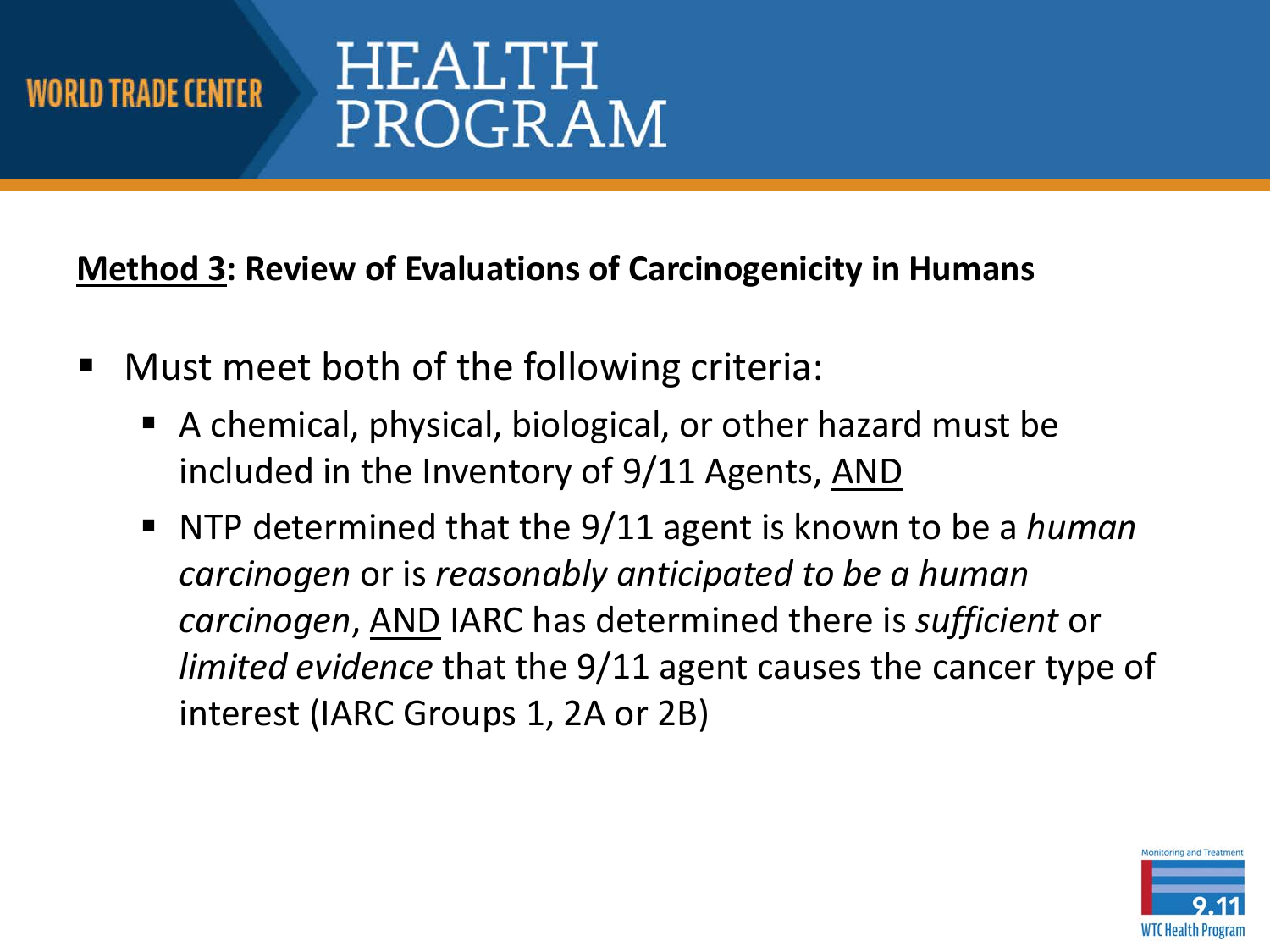## HEALTH PROGRAM

#### **Method 3: Review of Evaluations of Carcinogenicity in Humans**

- chemicals (EDCs) causing uterine cancer • Review the available scientific evidence for endocrine disrupting
- EDC Definition
	- Many authoritative organizations have defined EDCs (EPA, NIEHS, European Union, WHO)
		- Definitions are not identical, but similar
	- **World Health Organization**: "An endocrine disruptor is an exogenous substance or mixture that alters function(s) of the endocrine system and consequently causes adverse effects in an intact organism, or its progeny, or (sub)populations.

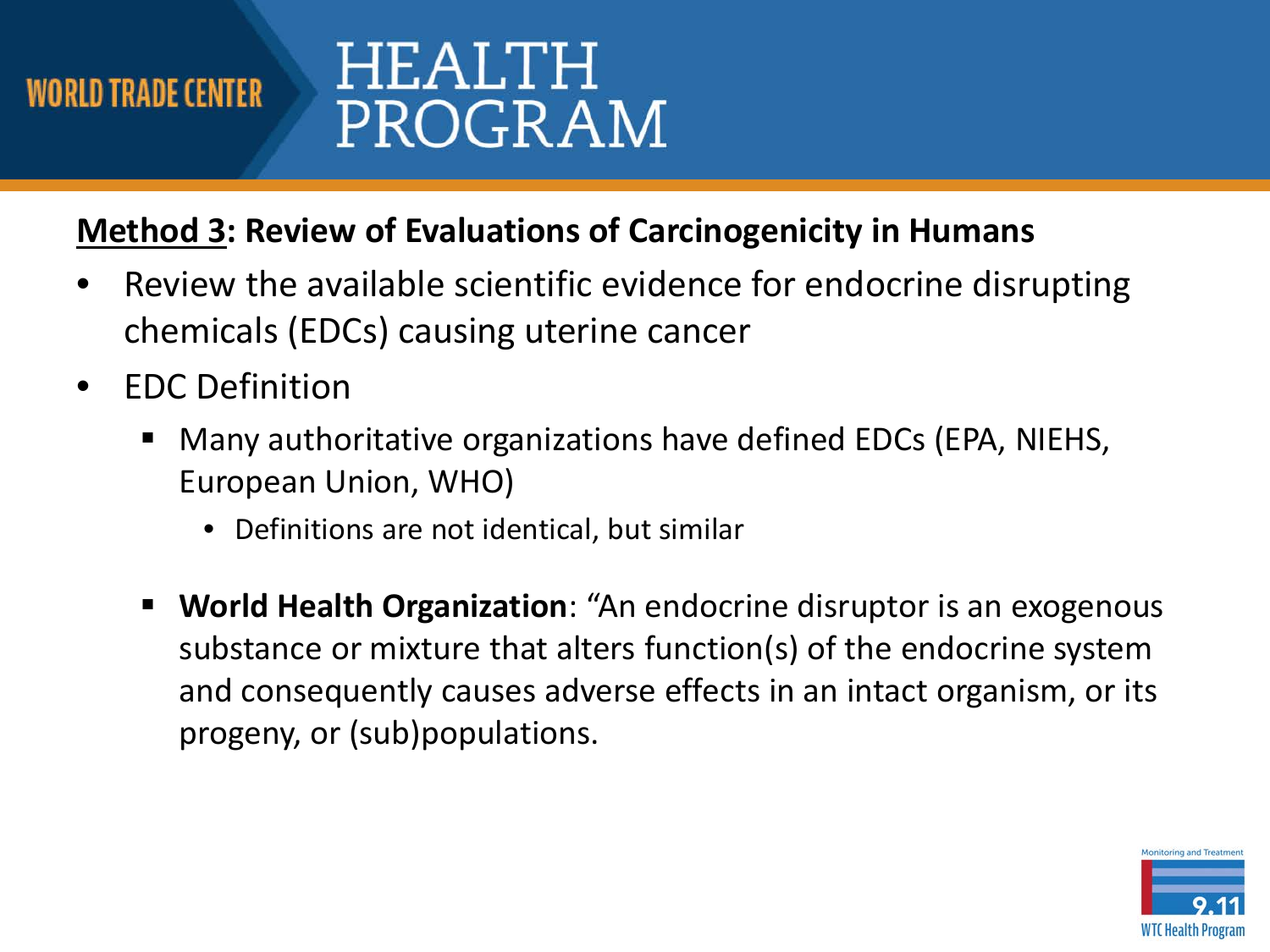# HEALTH PROGRAM

#### **Method 3: Review of Evaluations of Carcinogenicity in Humans**

- 9/11 Agents that are considered EDCs:
	- Dioxins
	- **Perfluoroalkyl and Polyfluoroalkyl Substances (PFAS)**
	- **Phthalates**
	- **Polybrominated diphenyl ethers (PBDE)**
	- Polychlorinated biphenyls (PCB)
	- Cadmium
- • None of these EDCs have been found by IARC (or EPA) to cause uterine cancer

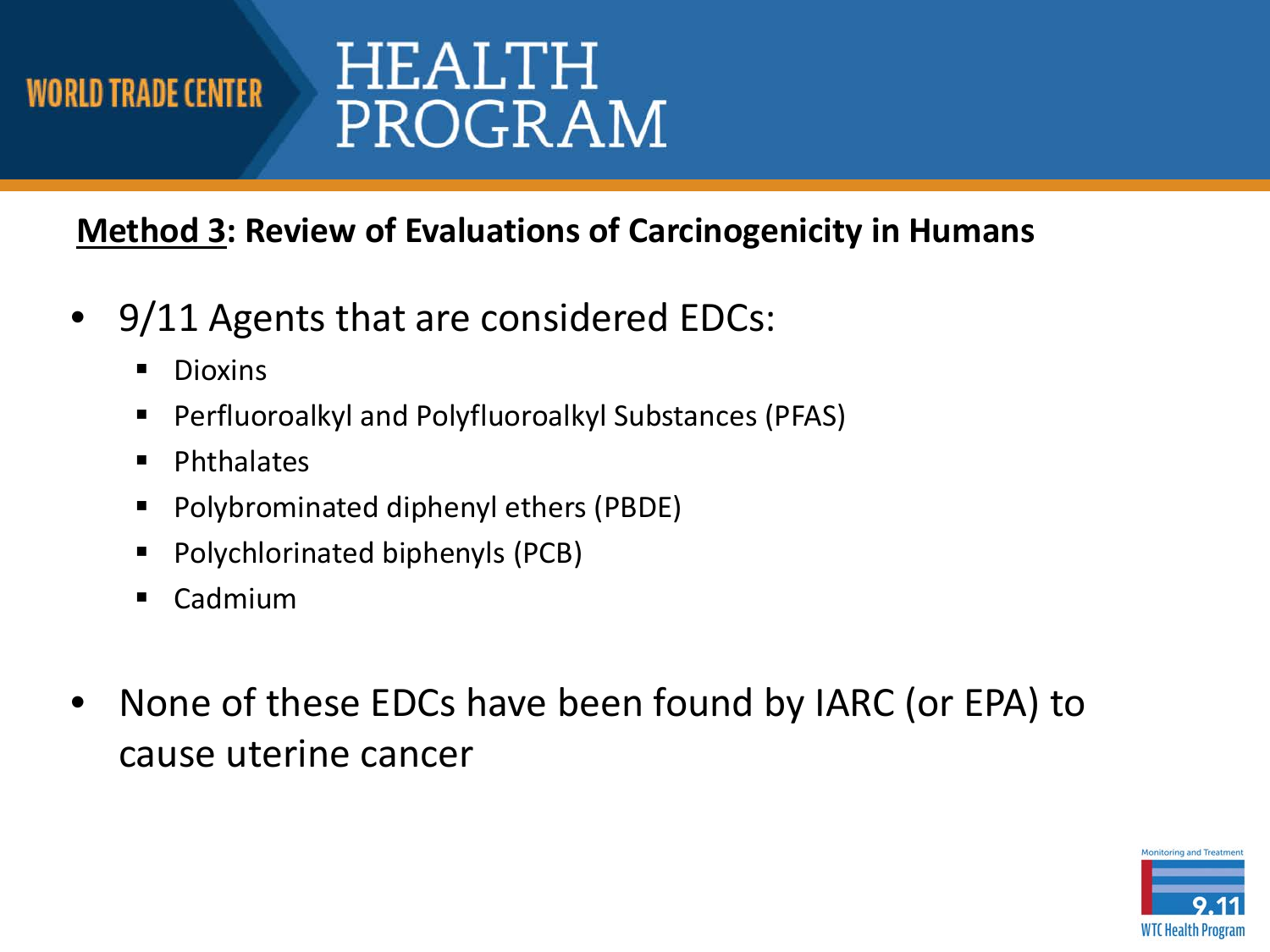# HEALTH PROGRAM

## **Additional Considerations**

- • Per the Zadroga Act, the STAC may consider any scientific evidence it deems relevant to determining whether or not there is sufficient support for the addition of uterine cancer to the List
- • The Science Team has accumulated additional information that the STAC may wish to consider in its deliberations

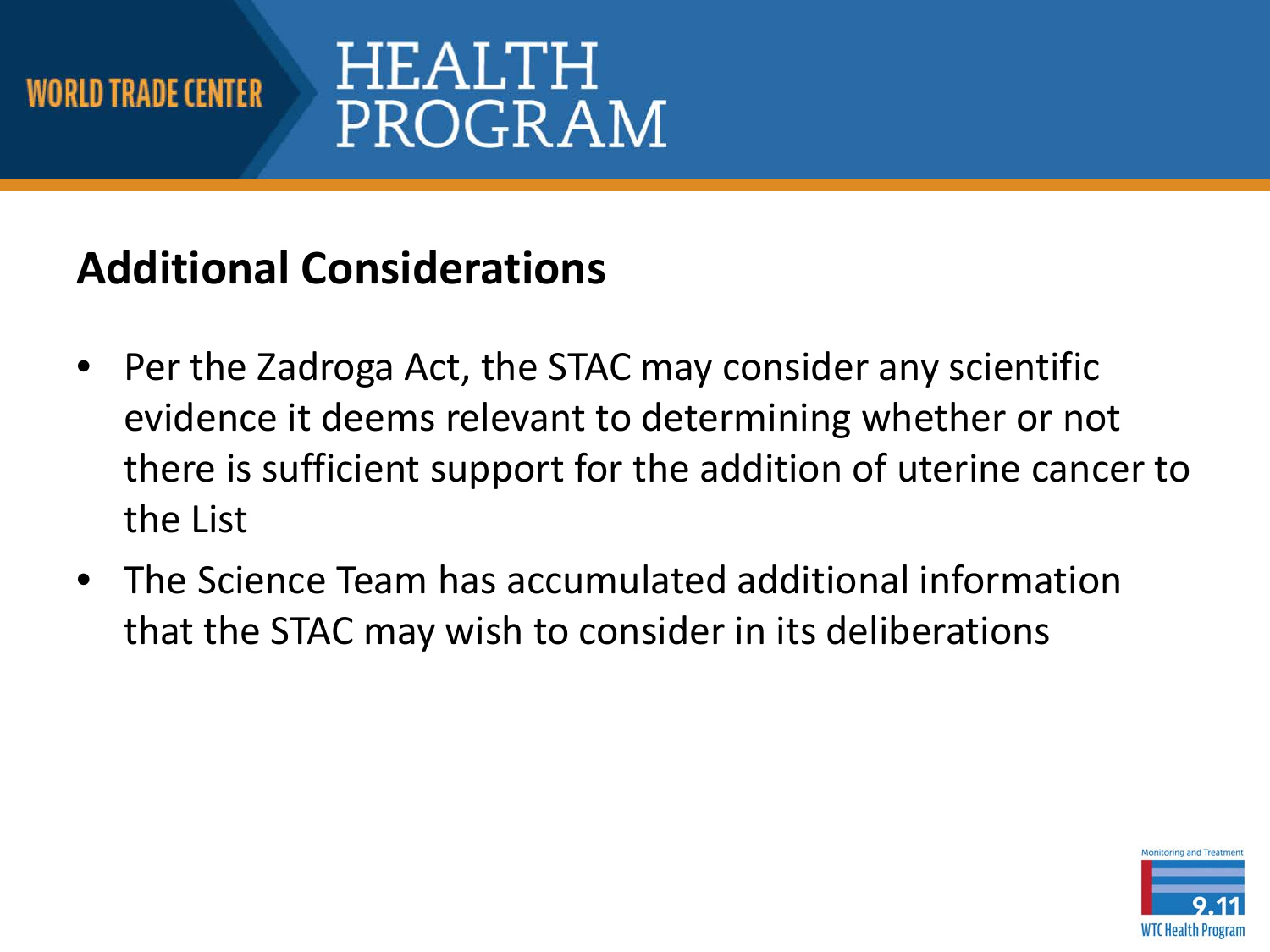# HEALTH PROGRAM

### **Mechanisms of endometrial cancer development**

- • The mechanisms of Type I endometrial cancer development (accounts for 80% of all endometrial cancers) do not markedly differ from those at other cancer sites
	- The mechanisms of type II endometrial cancers are less well known
- • Gene mutations found in type I endometrial cancer include those in PTEN, β-catenin and K-ras
	- – PTEN inactivation also found in malignant melanoma, brain tumors, and endometrial, ovarian, thyroid, breast, and prostate cancers
	- β-catenin and K-ras mutations are found in various human cancers
- • Mutations in type II endometrial cancer are thought linked to oncogene *HER-2/neu* and tumor suppressor gene *p53* 
	- *HER-2/neu* gene mutations are also found in breast and ovarian cancers
	- *p53* gene mutations are a frequent mutation in human cancer
- • microRNAs (miRNAs) are short noncoding RNAs that regulate gene expression. miRNAs that inhibit DNA methylation in cancers are referred to as tumor suppressor miRNAs (TSmiRNA)
	- *miR-152* is a TS-miRNA in endometrial cancer
	- – *miR-152* methylation levels are also changed in acute lymphoblastic leukemia, gastrointestinal cancer, and cholangiocarcinoma

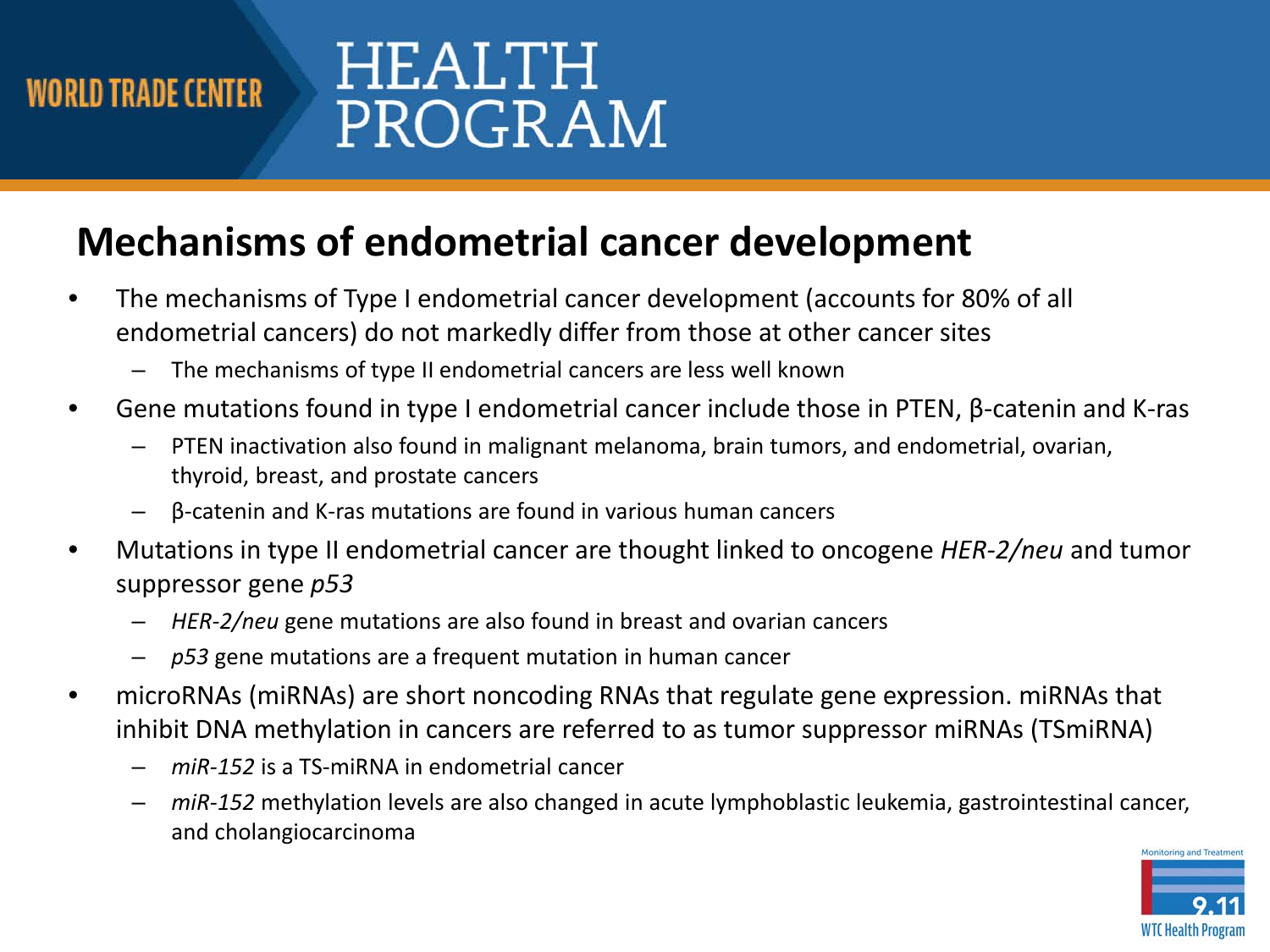

# HEALTH PROGRAM

## **Sex Disparities in Occupational Cohort Studies**

- • Many (most?) epidemiologic studies of EDC exposures involved occupational cohorts
	- In general, these studies of occupational cohorts included few or no women
	- **F** Female is a "rare gender" in occupational epidemiologic studies
	- **Does this explain the paucity of uterine cancer findings?**

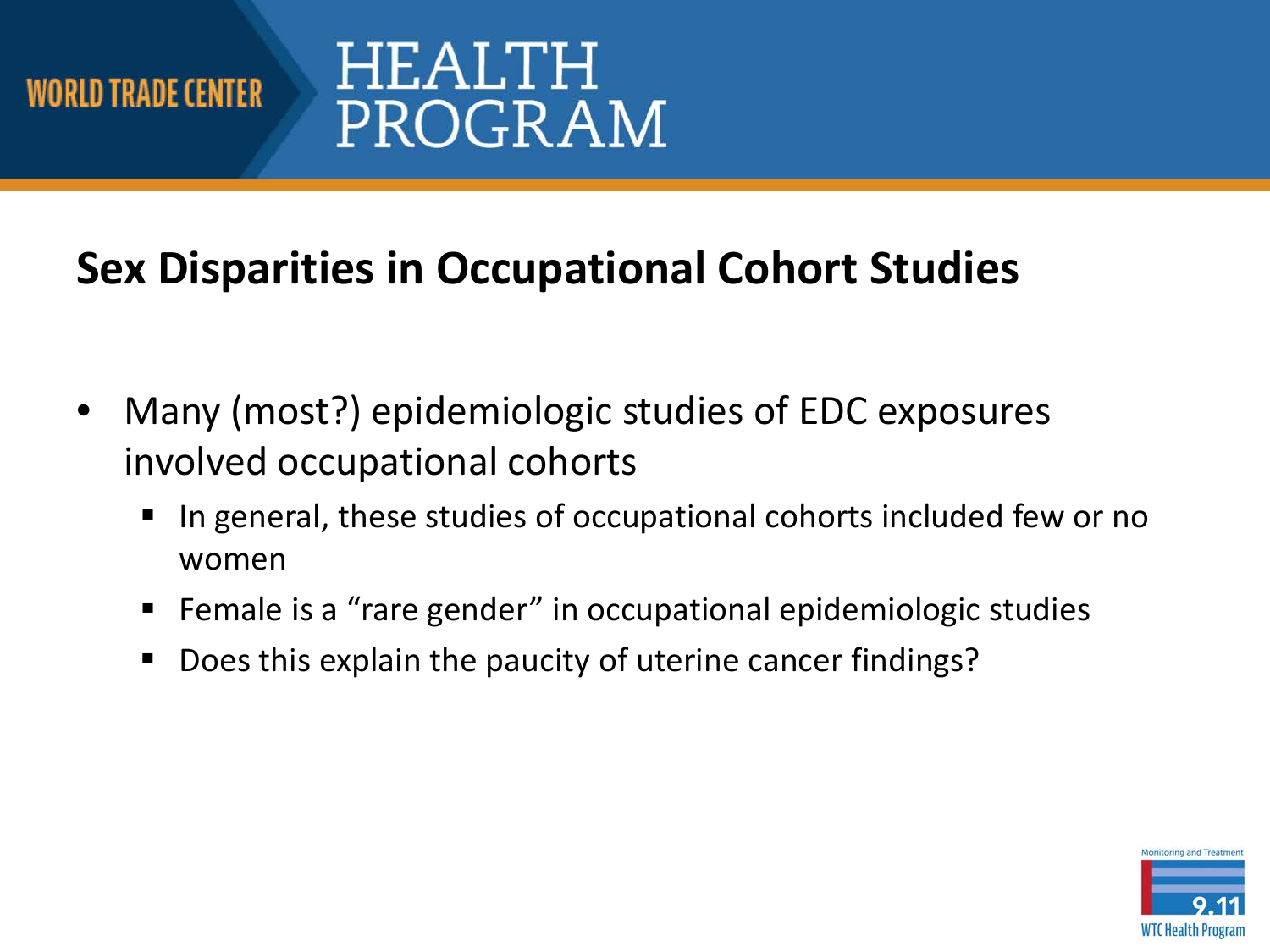# HEALTH PROGRAM

 **Observed associations between 9/11 agents and increased uterine cancer risk** 

### **Asbestos**

Four relevant peer-reviewed epidemiologic studies were identified and reviewed

- Two found significantly elevated risks (asbestos-exposed workers)(Magnani et al, 2007; Germani et al. 1999)
- One found a non-significantly elevated risk (cohort included female residents of isolated mining town and its female asbestos workers)(Reid et al. 2009)
- One found a non-significantly reduced risk (wives of asbestos workers)((Magnani et al, 1993)
- Note that only one of these four studies reported separate findings for uterine cancer (Reid et al. 2009). The other three clearly or likely provided findings for uterine and cervical cancer combined

#### IARC Conclusion

- Group 1: Carcinogenic to humans
- Based on sufficient evidence in humans for mesothelioma, cancers of the lung, larynx, ovary, pharynx, stomach and colorectum.
- IARC made no mention of uterine cancer (or cervical cancer)

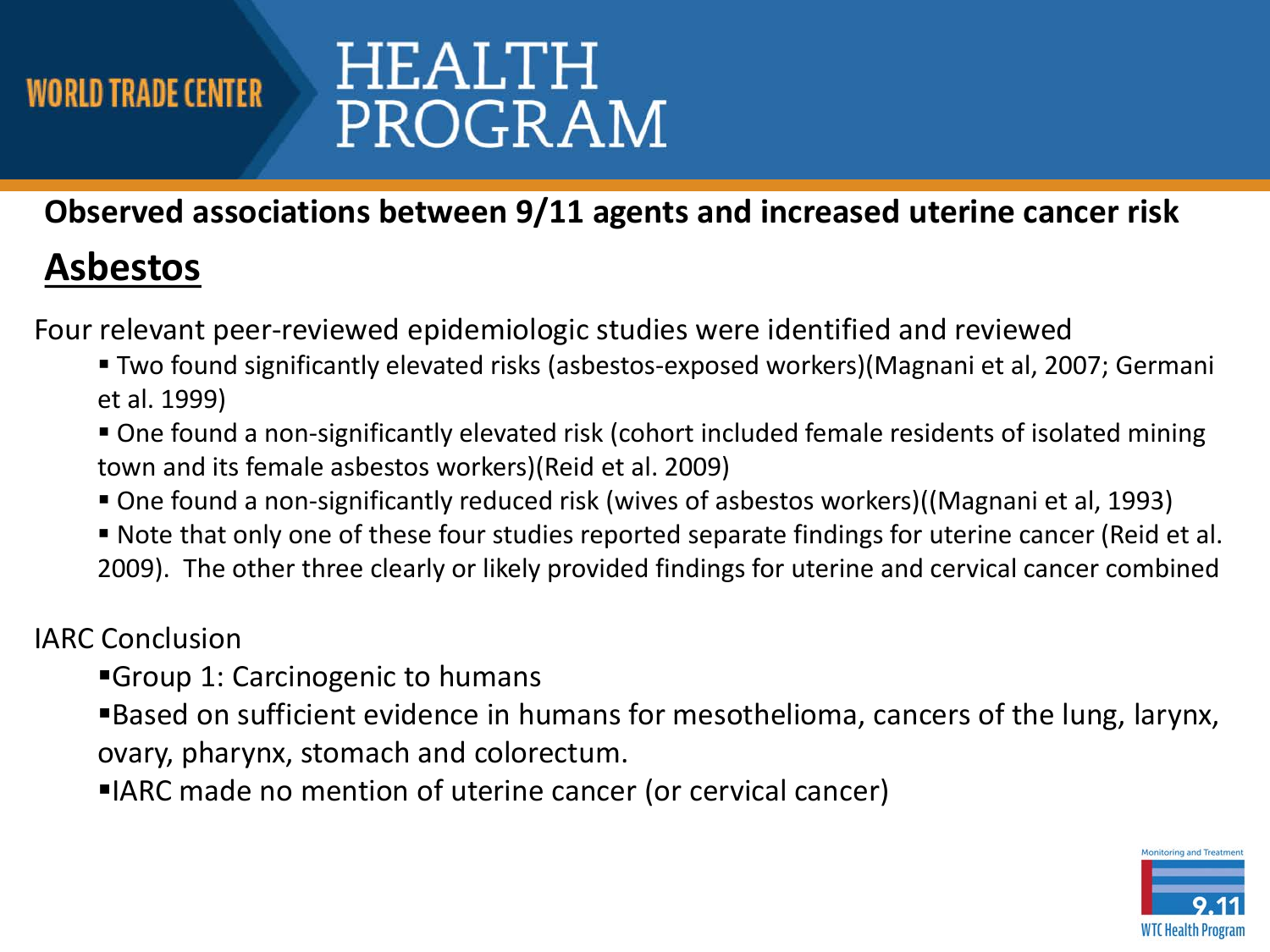# HEALTH PROGRAM

#### **Observed associations between 9/11 agents and increased uterine cancer risk Asbestos**

#### **Magnani et al. Cancer risk after cessation of asbestos exposure: A cohort study of Italian asbestos cement workers. Occup Environ Med. 2007;65(3):164-170.**

- • Retrospective mortality study of Italian asbestos cement workers. Cohort included 3434 blue-collar workers (2657 men and 777 women) employed between 1950 and 1986 (plant closed in 1986)
- • Age-, and period-adjusted standardized mortality ratios (SMR) and 95% confidence intervals (95% CI) for uterine  cancer (*not clear if outcome included cervical cancer*). Piedmont regional mortality rates were used for comparison
- Analyses were restricted to deaths that occurred between 1965 and 2003

| <b>Employment</b><br><b>Duration</b> | <b>Observed</b> | <b>Expected</b> | <b>SMR (95%CI)</b> |                                   |
|--------------------------------------|-----------------|-----------------|--------------------|-----------------------------------|
| $<$ 1 year                           | $\overline{0}$  | 0.2             |                    |                                   |
| 1-4 years                            | $\mathbf{1}$    | 0.5             | 1.95               | Trend was reported as<br>unstable |
| 5-9 years                            | $\overline{3}$  | 0.7             | 4.49               |                                   |
| $10-19$ years                        | 2               | 1.6             | 1.23               |                                   |
| $20-29$ years                        | $\overline{7}$  | 1.7             | $4.06*$            |                                   |
| $\geq$ 30 years                      | $\overline{2}$  | 1.1             | 1.75               | Monitoring and Treatment          |
| <b>Total</b>                         | 15              | 5.8             | $2.57(1.43-4.23)$  | 9.11                              |
| $*=p<0.01$                           |                 |                 |                    | <b>WTC Health Program</b>         |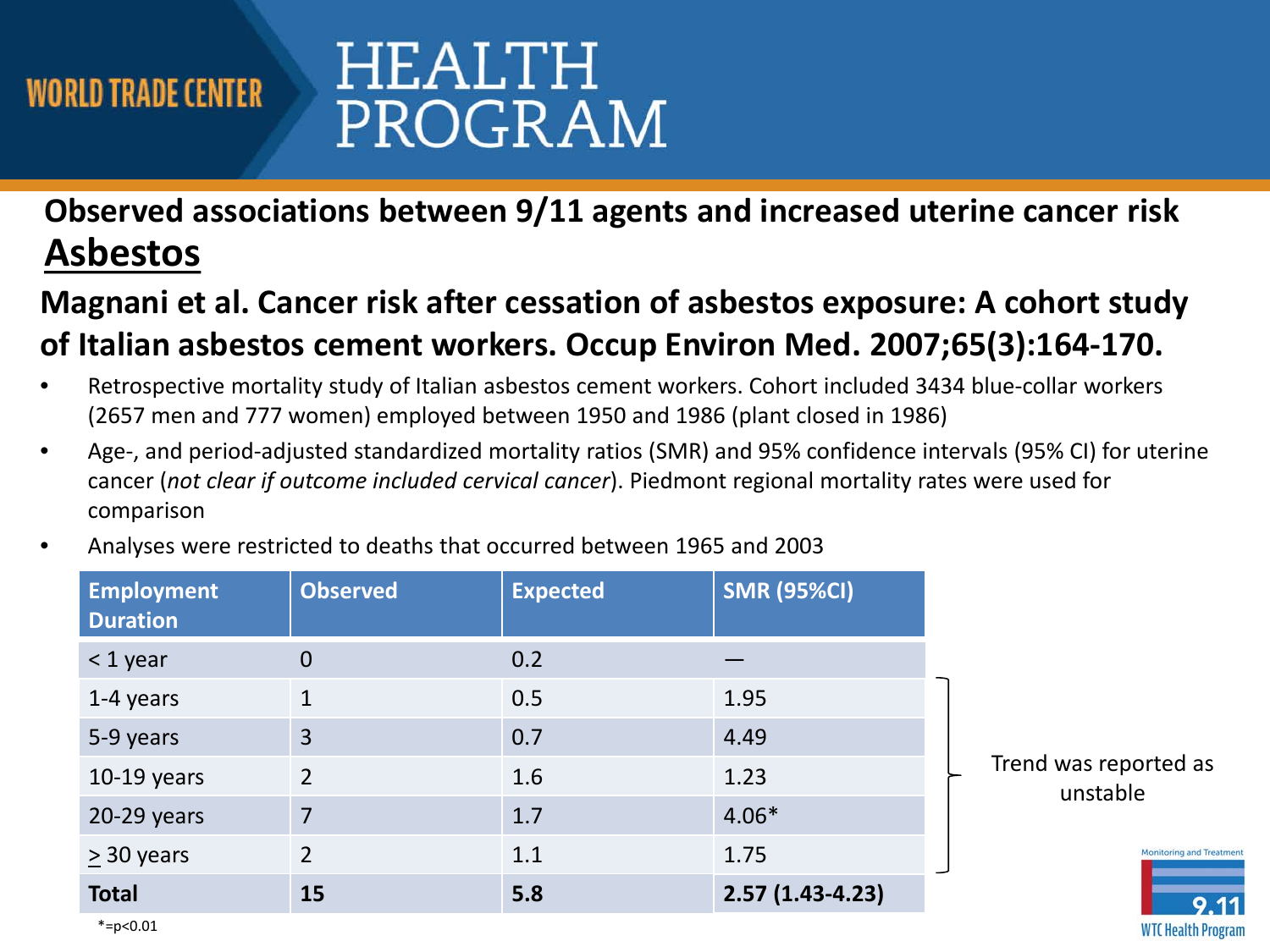## HEALTH PROGRAM

 **Observed associations between 9/11 agents and increased uterine cancer risk** 

### **Asbestos**

 **Germani et al. Cohort Mortality Study of Women Compensated for Asbestosis in Italy. Am J Ind Med 1999;36:129-134** 

- Retrospective mortality study of women compensated for asbestosis in Italy
- Cohort included 631 women with asbestosis, 277 of whom died
- • Vital status ascertained through the registrar's office of the town where the person lived or died
- • Age-, and period-adjusted standardized mortality ratios (SMR) and 95% confidence intervals (95% CI) for uterine cancer (*outcome included cervical cancer*). National rates were used for comparison
- Analyses restricted to deaths that occurred between 1980 and 1997
- • SMR for uterine cancer (including cervical cancer): 2.56 (95%CI=1.05, 5.28), based on 7 cases

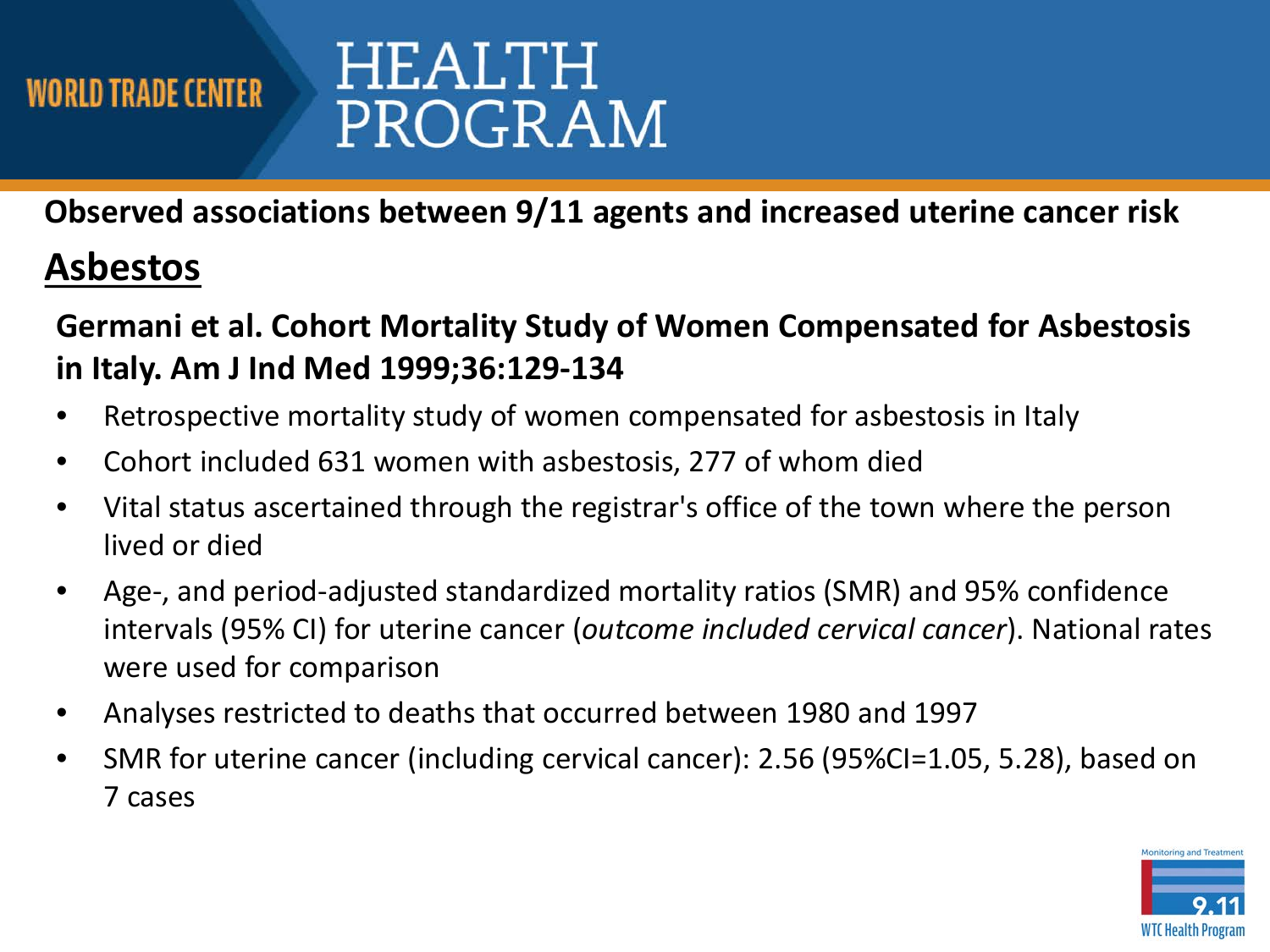

 **Observed associations between 9/11 agents and increased uterine cancer risk** 

### **Asbestos**

 **Reid et al. Gynecologic and breast cancers in women after exposure to blue Asbestos at Wittenoom. Cancer Epidemiol Biomark Prev. 2009;18(1):140-147** 

- • Retrospective cancer incidence study of women in Wittenoom, Australia. 2,552 were residents and 416 worked at the asbestos mine/mill (mostly in company offices, hotel, and shop). Wittenoom was an isolated mining town, where working and living conditions were hard, and its population was largely transient with low SES
- • Cancer incidence: Age-, and period-adjusted rate ratios (RR) and 95% confidence intervals (95% CI) for uterine cancer. Reference group were background cancer rates in Western Australia. Incident cancer cases ascertained from the Western Australian Cancer Registry between 1982 and 2006
- • Nested case-control design to examine exposure-response relationships. Cases identified from 1960-2006 (cases from 1960-1981 identified through manual search of cancer registrations in Western Australia and hospital admission records of all Australian public hospitals)
- Cancer incidence, 1982-2006: SIR=1.23 (95% CI=0.56-1.90), 13 cases
- Nested case-control, 1960-2006:
	- – Risk non-significantly increased with higher exposure intensity (not clear how intensity measured)(OR=2.3), and if lived with asbestos worker (OR=1.5)
	- – Monotonic decrease in risk with increasing age at first exposure, and duration of exposure (trend not reported) Monitoring and Treatme
	- – Odds ratios non-significantly below null for: increasing time since first exposure; washed clothes; was a former asbestos worker

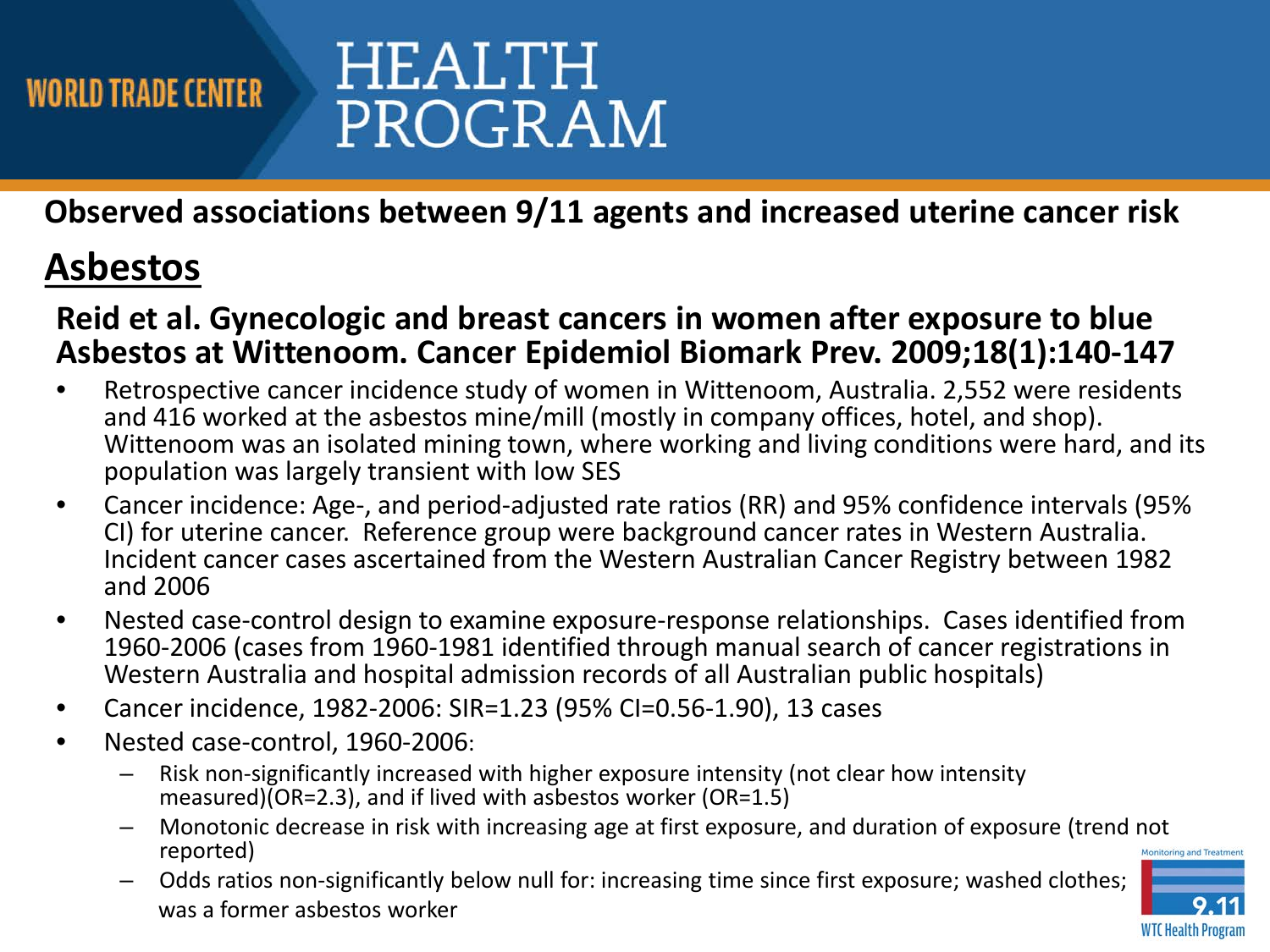## HEALTH PROGRAM

 **Observed associations between 9/11 agents and uterine cancer risk** 

### **Asbestos**

#### **Magnani et al. A cohort study on mortality among wives of workers in the asbestos cement industry in Casale Monferrato, Italy. Br J Ind Med 1993;50:779-784**

- • Retrospective mortality study of wives of asbestos cement workers (same plant as the Magnani et al 2007 paper)
- • Cohort included 1,740 women with domestic exposure and 3434 blue-collar workers (2657 men and 777 women) employed between 1950 and 1986 (plant closed in 1986)
- • Vital status of ascertained through the registrar's office of the town where the person was living
- • Age-, and period-adjusted standardized mortality ratios (SMR) and 95% confidence mortality rates were used for comparison intervals (95% CI) for uterine cancer (*outcome included cervical cancer*). Piedmont regional
- Analyses were restricted to deaths that occurred between 1965 and 1988
- SMR for uterine cancer (including cervical cancer): 0.68 (95%CI=0.22, 1.59), based on 5 cases
- No dose-response analyses reported for uterine cancer

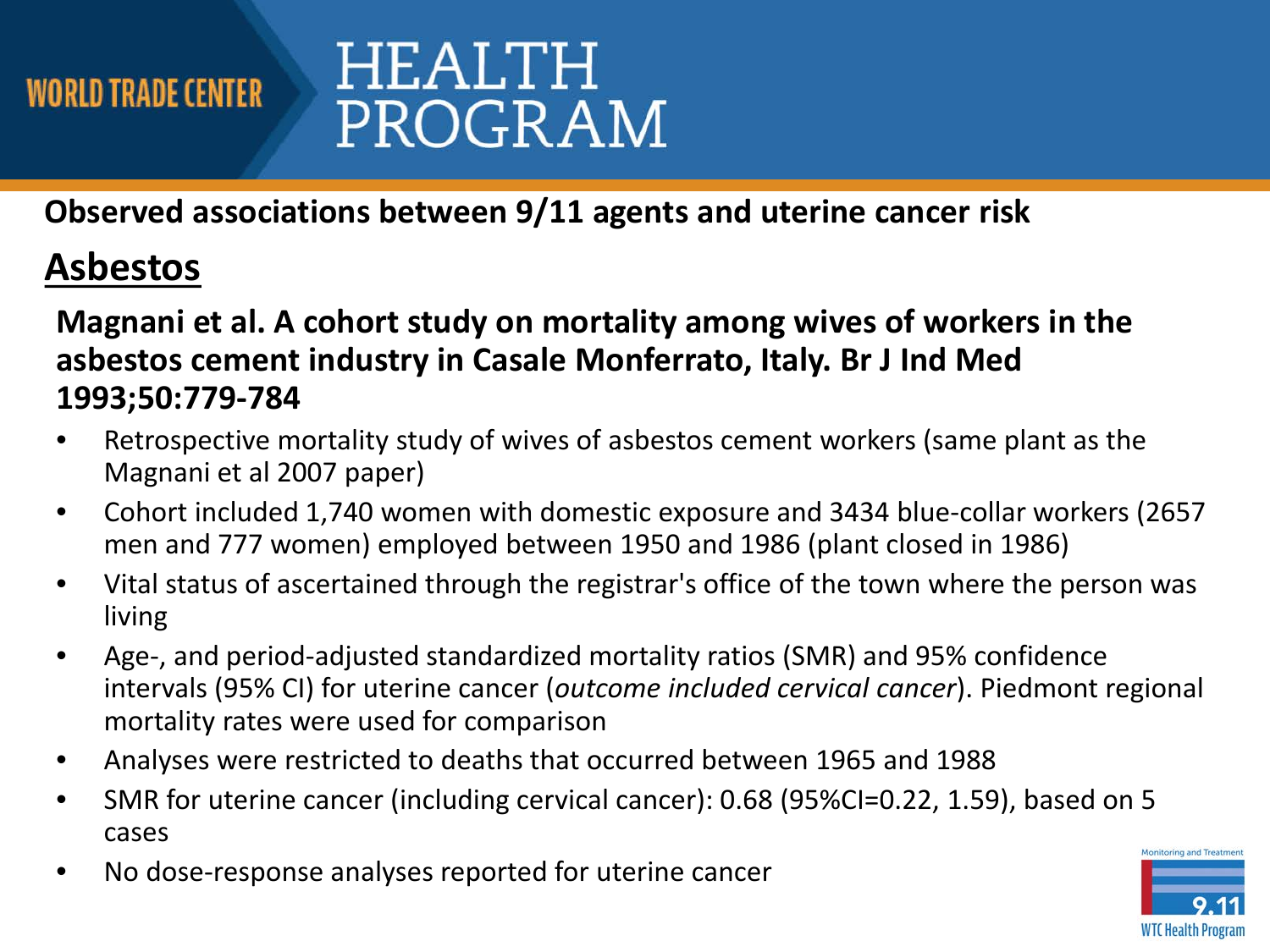# HEALTH PROGRAM

#### **Observed associations between 9/11 agents and increased uterine cancer risk TCDD**

Pesatori et al. [2009]

- – Retrospective cohort study of Seveso, Italy residents after accident in 1976. Study compared people in three contaminated zones with decreasing TCDD soil levels: 723 resident in zone with high TCDD soil levels, 4,821 in zone with medium levels, 31,643 in zone with low levels, 181,574 in surrounding non-contaminated zone.
- – Sex-, age-, and period-adjusted rate ratios (RR) and 95% confidence intervals (95% CI) for uterine cancer. Reference group was the non-contaminated zone
- – Incident cancer cases were ascertained through 120 hospital-network of the Lombardy region between 1977 and 1996
- High Exposure: RR=1.24 (95% CI = 0.17-8.82), based on 1 case
- $-$  Medium Exposure: RR=0.6 (95% CI = 0.19-1.87), based on 3 cases
- Low Exposure: RR=0.73 (95% CI = 0.49-1.10), based on 27 cases

Kogevinas et al. [1997]

- – International Cohort Study, retrospective mortality study of 21,863 male and female workers exposed to phenoxy herbicides, chlorophenols, and dioxins in 12 countries
- – Reconstructed exposure using job records, company exposure questionnaires, and serum and adipose tissue dioxin levels
- Follow-up period varied in each cohort; overall, it extended from 1939 to 1992
- – Uterine cancer among workers exposed to TCDD or higher chlorinated dioxins: SMR = 3.41 (95% CI 0.7–9.96), based on 3 cases

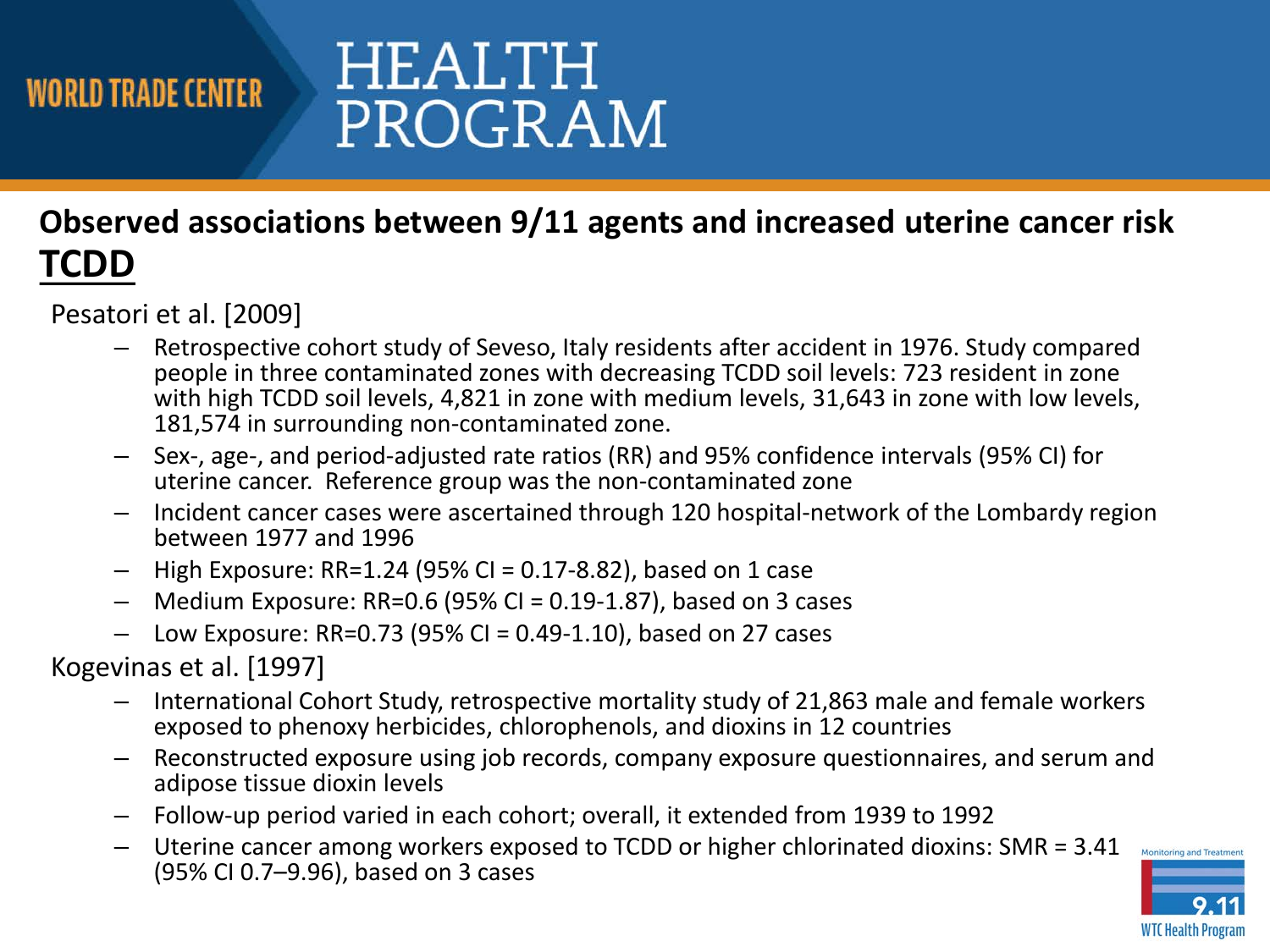# HEALTH PROGRAM

#### **Observed associations between 9/11 agents and increased uterine cancer risk PCBs**

Donat-Vargas et al. [2016]

- Prospective population-based Swedish Mammography Cohort study of dietary PCB exposure
- Included 36,777 cancer-free women at baseline (1987)
- • Validated estimates of dietary PCB exposure were obtained via a food frequency questionnaire at baseline
- Incident cancer cases were ascertained through linkage to Swedish Cancer Registries through 2012
- • Endometrial cancer risk, highest tertile of PCB exposure: Adjusted RR=1.21, 95% CI: 0.73–2.01 (p trend=0.54)

Ruder et al. [2014. Int J Hyg Environ Health. 2014 Mar;217(2-3):176-87]

- • Retrospective mortality study of 24,865 workers (female =13,077) exposed to PCBs at electrical capacitor manufacturing plants in Indiana, Massachusetts, and New York
- Followed for mortality through 2008
- Entire cohort: SMR for uterine cancer=1.07 (95%CI 0.74-1.5), 34 cases
- Short-term workers: SMR for uterine cancer =0.75 (95%CI 0.28-1.63), 6 cases
- Long-term workers: SMR for uterine cancer =1.18 (95%CI 0.78-1.7), 28 cases
- • Dose response when examining cumulative PCB exposure (p trend <0.001)
	- Standardized rate ratio at highest exposure: 1.35 (95% CI=0.46-3.98)

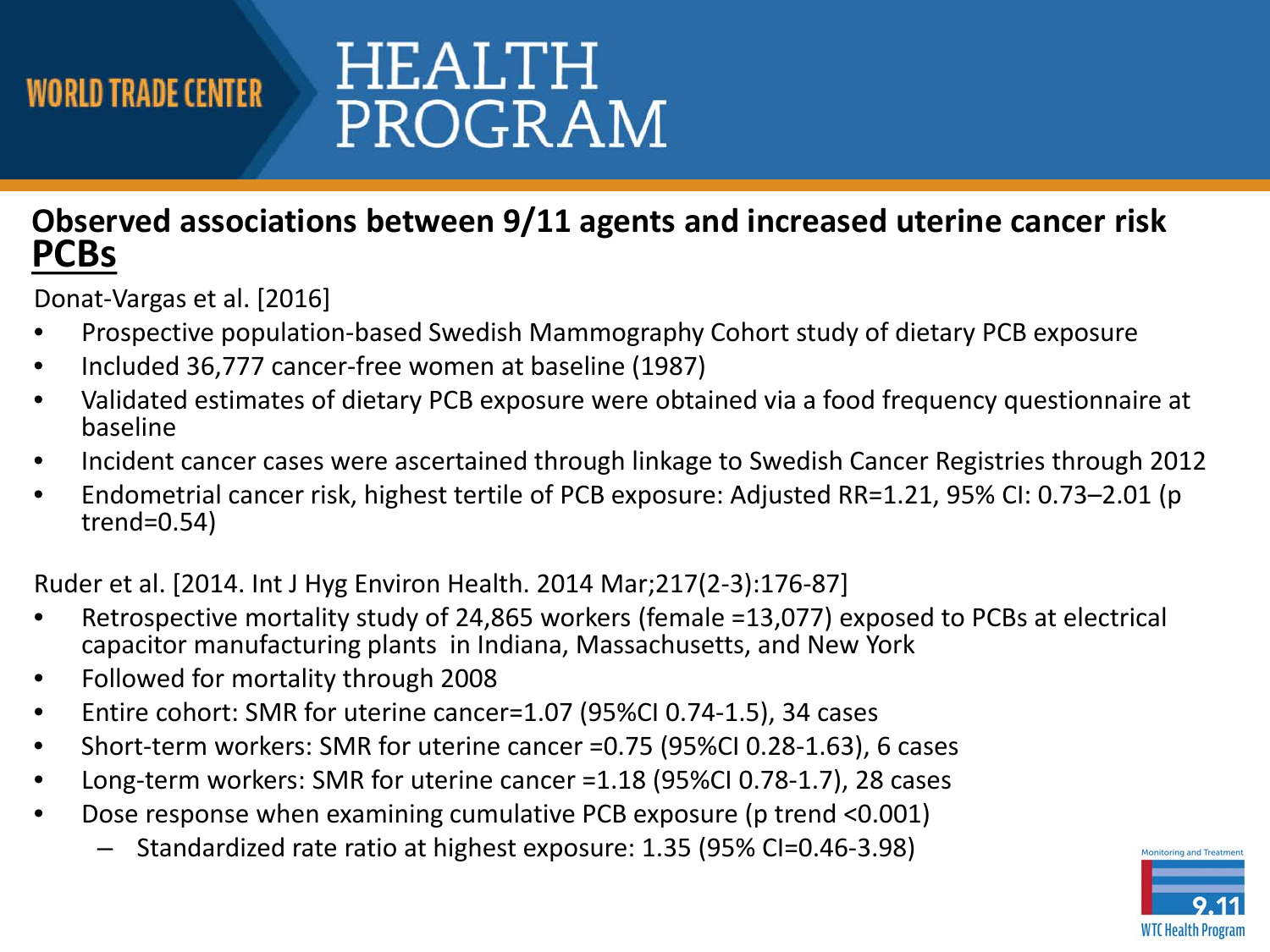# HEALTH PROGRAM

#### **Observed associations between 9/11 agents and increased uterine cancer risk Cadmium**

Adams et al. [Occup Environ Med. 2012 Feb;69(2):153-6]

- • Prospective cohort mortality study using NHANES data from 1988-1994, nationally representative
- Included 10,636 women who were cancer-free at baseline
- Cd measured in spot urine
- Mortality assessed through 2006 via National Death Index linkage
- Adjusted Hazard Ratio for doubling of urinary CD level 1.48 (95%CI:1.09-2.00), 7 cases
- 4.62). Three cases in highest quartile vs 4 in the other three quartiles • Adjusted Hazard Ratio for highest quartile (compared to lower quartiles) 1.03 (95%CI: 0.23-

McElroy et al [PLoS One. 2017 Jul 24;12(7):e0179360]

- Case Control study using cancer registries in AR, IA and MO
- 631 incident cases diagnosed between 2010 and 2012
- 879 age-matched controls identified via voter registration roles
- Cd measured in urine (not clear how many subjects provided urine or when measured)
- Adjusted OR for doubling of urinary CD level 1.22 (95%CI:1.03-1.44)

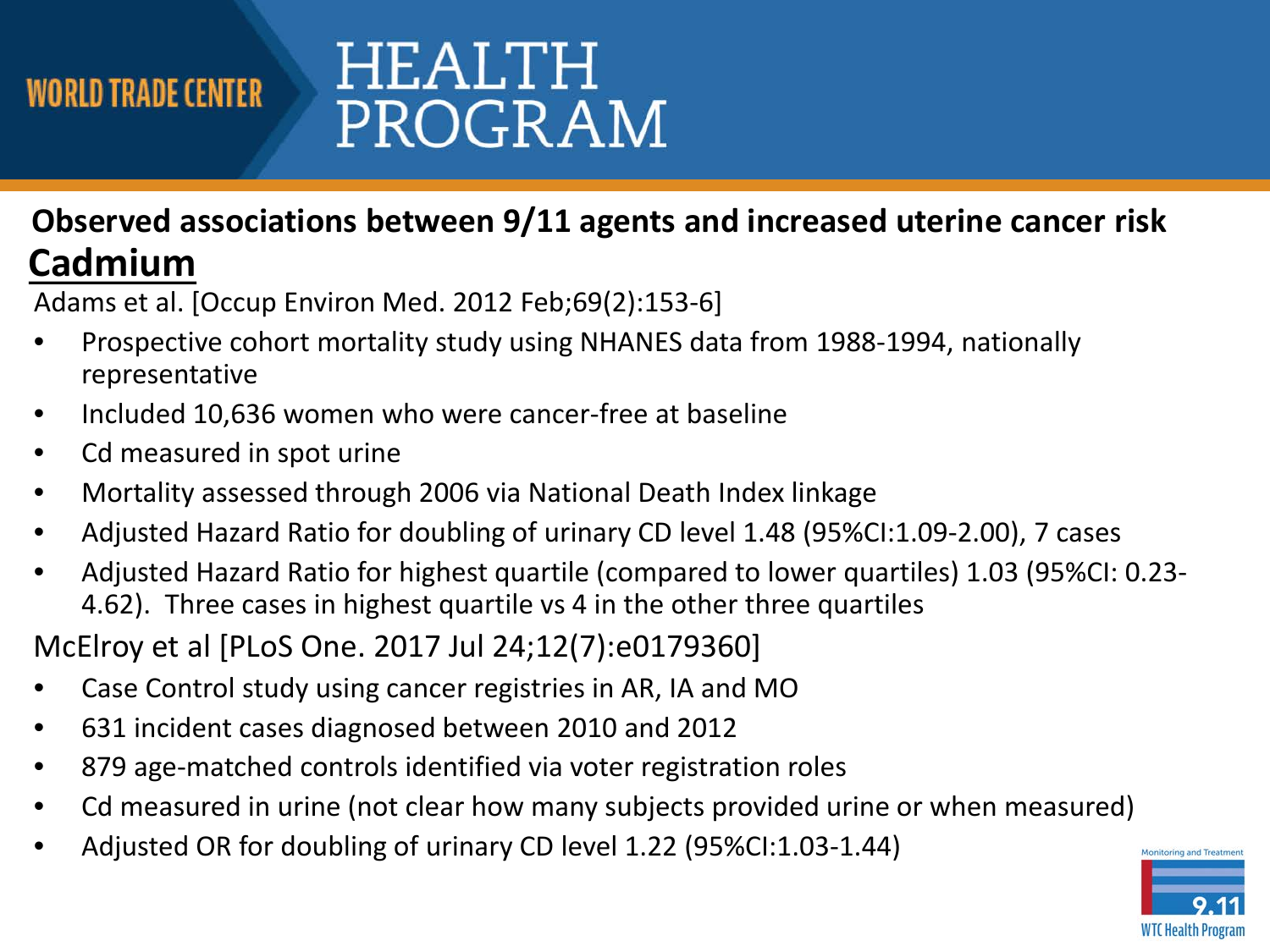# HEALTH PROGRAM

#### **Observed associations between 9/11 agents and increased uterine cancer risk Cadmium**

Akesson et al. [2008]

- • Prospective population-based Swedish Mammography Cohort study of dietary cadmium exposure
- Included 30,210 postmenopausal women who were cancer-free at baseline (1987)
- Completed a food frequency questionnaire at baseline and in 1997
- Linkage of the study population to Swedish Cancer Registries through June 30, 2006
- • Endometrial cancer risk, highest tertile of baseline dietary cadmium consumption: Adjusted RR= 1.39 (95% CI 1.04–1.86) (p trend=0.02)

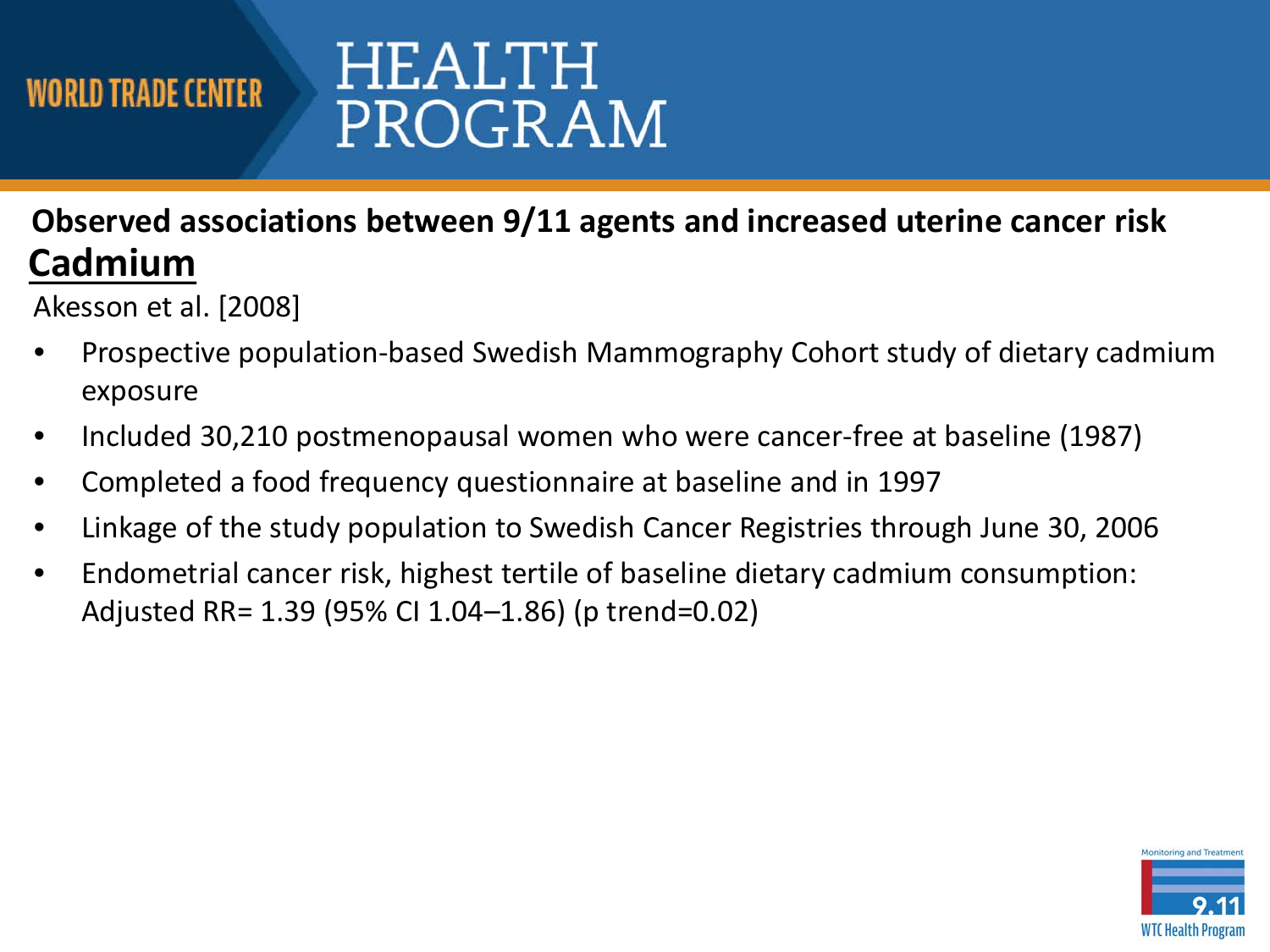## HEALTH PROGRAM

#### **Other cancers causally associated with EDCs included in the Inventory of 9/11 agents**

 Several 9/11 agents are EDCs and are known or suspected human carcinogens for the following cancers

- **TCDD: IARC Group 1** 
	- All cancer sites combined, lung, soft tissue sarcoma, and non-Hodgkin lymphoma
	- I lARC does not interpret that "all cancer sites combined" as meaning that every cancer may be caused by TCDD
- **PCBs**: IARC Group 1
	- Melanoma, breast cancer, and leukemia and lymphoma
- **Cadmium and cadmium compounds**: IARC Group 1
	- **Lung, prostate and kidney cancers**
- **2,3,4,7,8-Pentachlorodibenzofuran**: IARC Group 1
	- IARC classification, based on sufficient evidence in experimental animals (liver cancer, cholangiocarcinoma), and mechanistic and other relevant data. There is no evidence in humans of its carcinogenicity
- **Perfluorooctanoic acid** (a type of PFAS): IARC Group 2B
	- **Based on limited evidence in humans for kidney and testicular cancer**

IARC Group 1=Carcinogenic to humans IARC Group 2B=Possibly carcinogenic to humans **Monitoring and Treatme** WT( Health Program